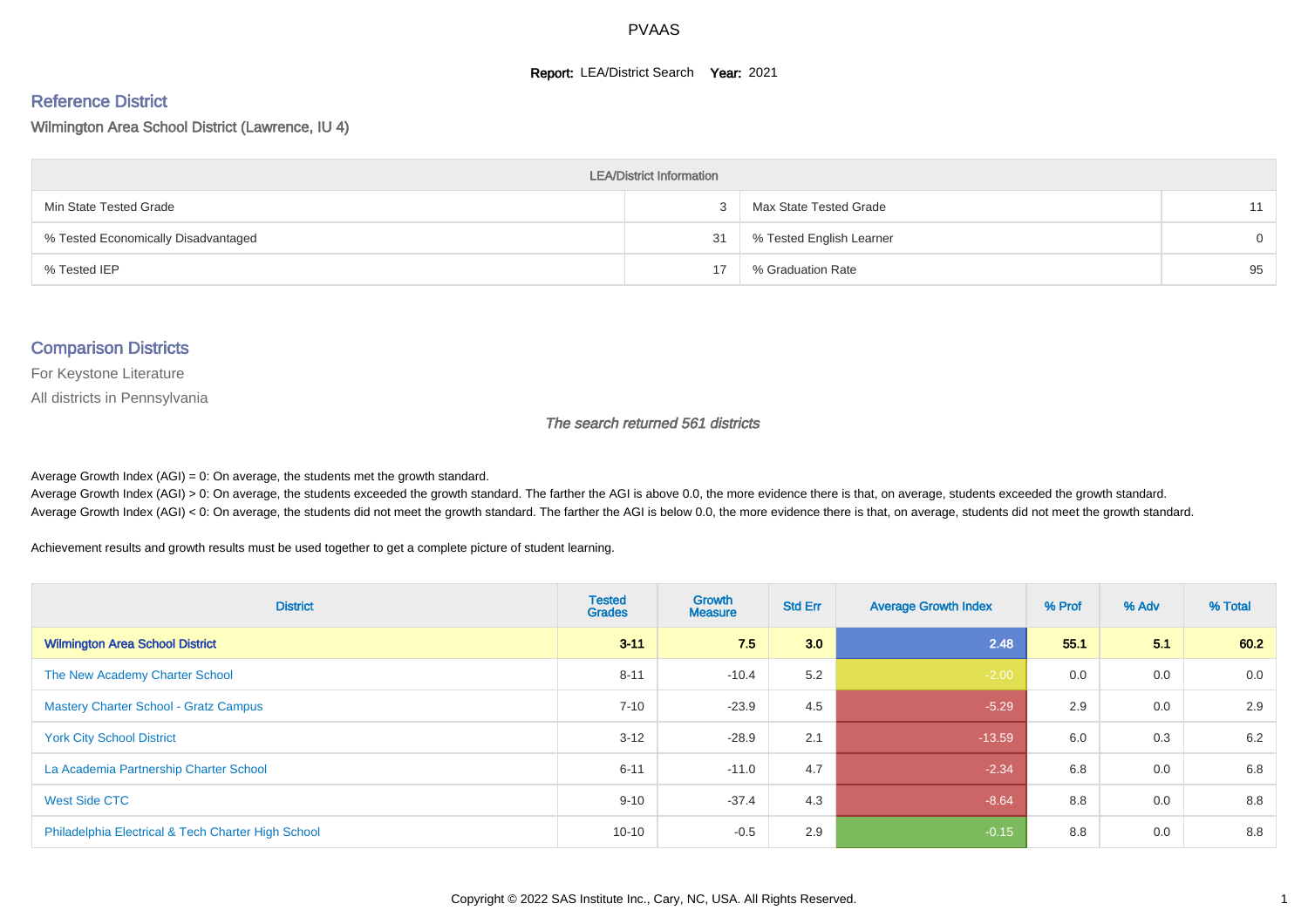| <b>District</b>                                                       | <b>Tested</b><br><b>Grades</b> | <b>Growth</b><br><b>Measure</b> | <b>Std Err</b> | <b>Average Growth Index</b> | % Prof | % Adv   | % Total |
|-----------------------------------------------------------------------|--------------------------------|---------------------------------|----------------|-----------------------------|--------|---------|---------|
| <b>Wilmington Area School District</b>                                | $3 - 11$                       | 7.5                             | 3.0            | 2.48                        | 55.1   | 5.1     | 60.2    |
| Esperanza Cyber Charter School                                        | $3 - 11$                       | 7.1                             | 6.1            | 1.16                        | 9.1    | 0.0     | 9.1     |
| <b>Innovative Arts Academy Charter School</b>                         | $6 - 11$                       | $-9.1$                          | 3.7            | $-2.44$                     | 9.5    | 0.0     | 9.5     |
| Aliquippa School District                                             | $3 - 11$                       | $-9.0$                          | 4.2            | $-2.14$                     | 11.0   | $0.0\,$ | 11.0    |
| Propel Charter School - Braddock Hills                                | $3 - 11$                       | $-13.6$                         | 3.6            | $-3.81$                     | 9.7    | 1.6     | 11.3    |
| <b>Clairton City School District</b>                                  | $3 - 11$                       | 3.5                             | 3.7            | 0.95                        | 13.4   | 0.0     | 13.4    |
| <b>Sto-Rox School District</b>                                        | $3 - 10$                       | 6.6                             | 3.7            | 1.80                        | 13.4   | 0.0     | 13.4    |
| People For People Charter School                                      | $3 - 12$                       | 13.3                            | 5.5            | 2.43                        | 13.5   | 0.0     | 13.5    |
| <b>Propel Charter School-Montour</b>                                  | $3 - 10$                       | $-10.7$                         | 3.9            | $-2.71$                     | 13.7   | 0.0     | 13.7    |
| <b>Steelton-Highspire School District</b>                             | $3 - 11$                       | $-11.8$                         | 3.5            | $-3.40$                     | 14.5   | 0.0     | 14.5    |
| <b>Universal Audenried Charter School</b>                             | $9 - 11$                       | $-5.8$                          | 2.4            | $-2.40$                     | 14.6   | 0.0     | 14.6    |
| <b>Chester-Upland School District</b>                                 | $3 - 11$                       | $-0.3$                          | 2.7            | $-0.09$                     | 13.8   | 0.8     | 14.6    |
| <b>Sugar Valley Rural Charter School</b>                              | $3 - 11$                       | $-11.0$                         | 4.5            | $-2.46$                     | 14.9   | $0.0\,$ | 14.9    |
| Preparatory Charter School Of Mathematics, Science, Tech, And Careers | $9 - 10$                       | $-4.0$                          | 2.5            | $-1.59$                     | 15.0   | 0.0     | 15.0    |
| Maritime Academy Charter School                                       | $3 - 10$                       | $-11.4$                         | 3.5            | $-3.29$                     | 15.2   | 0.0     | 15.2    |
| Dr Robert Ketterer Charter School Inc                                 | $6 - 12$                       | 10.1                            | 5.0            | 2.04                        | 14.9   | 0.4     | 15.3    |
| <b>Harrisburg City School District</b>                                | $3 - 11$                       | $-0.4$                          | 2.1            | $-0.19$                     | 15.1   | 0.4     | 15.5    |
| <b>Propel Charter School-Homestead</b>                                | $3 - 11$                       | $-11.7$                         | 4.1            | $-2.84$                     | 15.9   | 0.0     | 15.9    |
| Perseus House Charter School Of Excellence                            | $6 - 11$                       | $-5.2$                          | 3.0            | $-1.72$                     | 16.5   | 0.0     | 16.5    |
| <b>Dauphin County Technical School</b>                                | $9 - 11$                       | $-45.5$                         | 2.6            | $-17.72$                    | 14.4   | 2.5     | 16.9    |
| <b>Lancaster School District</b>                                      | $3 - 12$                       | $-15.8$                         | 1.5            | $-10.90$                    | 14.6   | 2.3     | 16.9    |
| <b>Farrell Area School District</b>                                   | $3 - 11$                       | $-10.4$                         | 4.3            | $-2.41$                     | 19.0   | $0.0\,$ | 19.0    |
| <b>Tech Freire Charter School</b>                                     | $9 - 11$                       | 9.3                             | 2.9            | 3.26                        | 18.0   | 1.1     | 19.1    |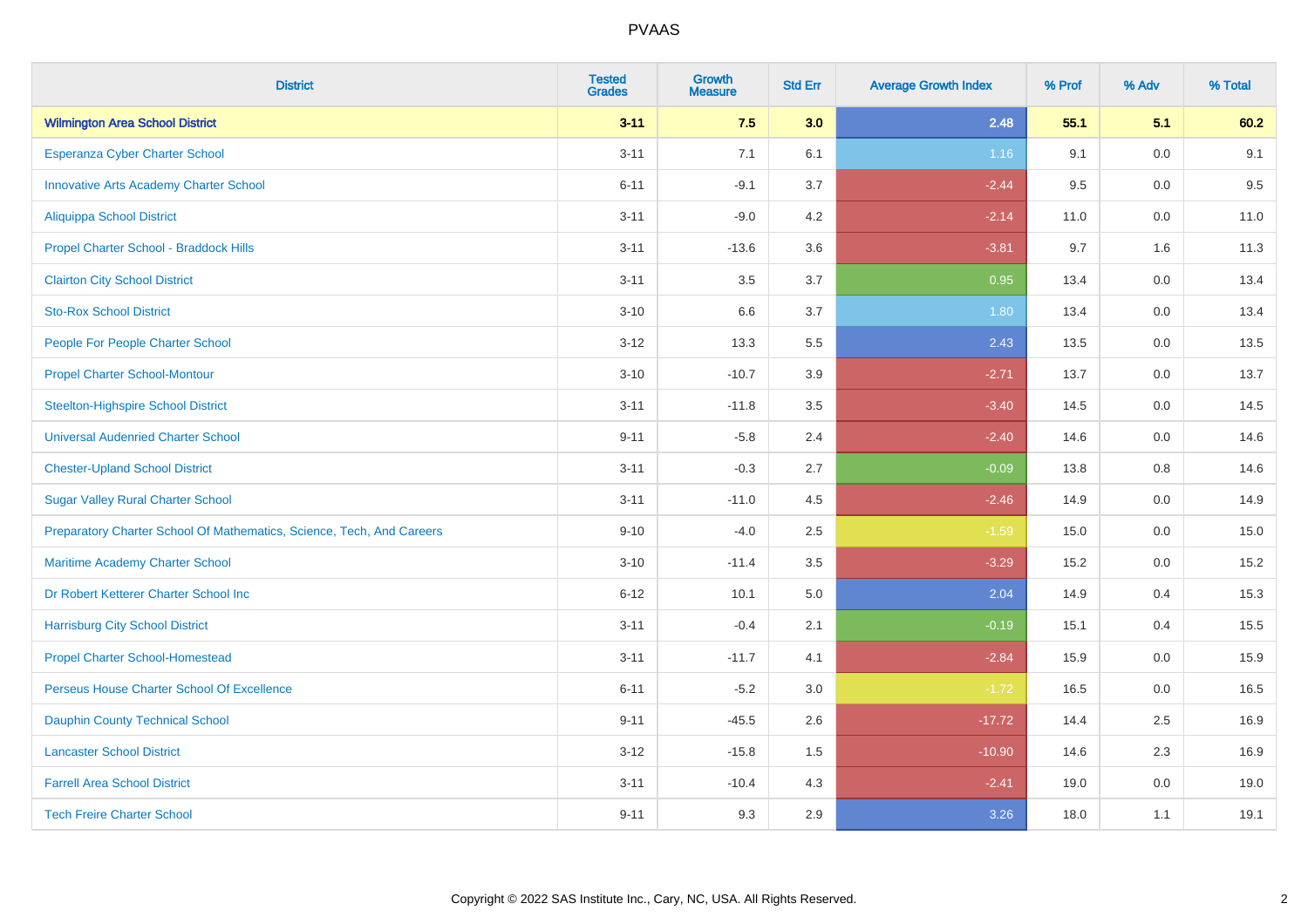| <b>District</b>                                        | <b>Tested</b><br><b>Grades</b> | <b>Growth</b><br><b>Measure</b> | <b>Std Err</b> | <b>Average Growth Index</b> | % Prof | % Adv   | % Total |
|--------------------------------------------------------|--------------------------------|---------------------------------|----------------|-----------------------------|--------|---------|---------|
| <b>Wilmington Area School District</b>                 | $3 - 11$                       | 7.5                             | 3.0            | 2.48                        | 55.1   | 5.1     | 60.2    |
| <b>Lawrence County CTC</b>                             | $10 - 11$                      | $-21.7$                         | 3.6            | $-6.05$                     | 19.8   | 0.0     | 19.8    |
| <b>Rochester Area School District</b>                  | $3 - 11$                       | $-13.2$                         | 4.6            | $-2.89$                     | 19.5   | 1.3     | 20.8    |
| Multicultural Academy Charter School                   | $9 - 11$                       | 9.5                             | 3.5            | 2.69                        | 22.0   | 0.0     | 22.0    |
| Philipsburg-Osceola Area School District               | $3 - 11$                       | $-24.8$                         | 3.3            | $-7.43$                     | 19.7   | 2.6     | 22.4    |
| <b>Columbia-Montour AVTS</b>                           | $9 - 10$                       | $-12.5$                         | 3.0            | $-4.16$                     | 22.3   | 0.6     | 22.9    |
| Jefferson County-Dubois AVTS                           | $9 - 11$                       | $-16.2$                         | 3.9            | $-4.16$                     | 23.0   | 0.0     | 23.0    |
| <b>Williams Valley School District</b>                 | $3 - 11$                       | $-7.3$                          | 3.4            | $-2.13$                     | 23.2   | 0.0     | 23.2    |
| <b>Chester Charter Scholars Academy Charter School</b> | $3 - 12$                       | 8.4                             | 4.1            | 2.03                        | 23.4   | 0.0     | 23.4    |
| <b>Lincoln Leadership Academy Charter School</b>       | $3 - 12$                       | 14.2                            | 6.4            | 2.22                        | 23.5   | 0.0     | 23.5    |
| <b>Tacony Academy Charter School</b>                   | $3 - 11$                       | $-14.7$                         | 3.0            | $-4.82$                     | 22.4   | 1.8     | 24.1    |
| Mastery Charter School - Shoemaker Campus              | $7 - 10$                       | 4.1                             | 3.0            | 1.34                        | 20.9   | 3.3     | 24.2    |
| Imhotep Institute Charter High School                  | $9 - 11$                       | $-5.3$                          | 5.8            | $-0.92$                     | 25.0   | $0.0\,$ | 25.0    |
| <b>Norristown Area School District</b>                 | $3 - 12$                       | $-12.8$                         | 1.6            | $-7.98$                     | 23.5   | 2.3     | 25.7    |
| <b>Executive Education Academy Charter School</b>      | $3 - 10$                       | $-6.5$                          | 3.1            | $-2.08$                     | 23.7   | 2.2     | 25.8    |
| <b>Greater Johnstown School District</b>               | $3 - 11$                       | $-3.1$                          | 2.6            | $-1.19$                     | 26.1   | $0.0\,$ | 26.1    |
| <b>Lebanon School District</b>                         | $3 - 11$                       | $-1.6$                          | 1.9            | $-0.80$                     | 24.4   | 2.6     | 27.0    |
| <b>Turkeyfoot Valley Area School District</b>          | $3 - 12$                       | $-4.3$                          | 5.6            | $-0.76$                     | 22.0   | 5.1     | 27.1    |
| <b>Reading School District</b>                         | $3 - 11$                       | 10.1                            | 1.4            | 7.25                        | 24.7   | 2.4     | 27.2    |
| Community Academy Of Philadelphia Charter School       | $3 - 11$                       | 5.8                             | 2.7            | 2.12                        | 26.7   | 0.9     | 27.6    |
| Salisbury-Elk Lick School District                     | $3 - 11$                       | $-13.5$                         | 5.9            | $-2.30$                     | 27.8   | 0.0     | 27.8    |
| <b>Shade-Central City School District</b>              | $3 - 11$                       | $-5.9$                          | 4.6            | $-1.28$                     | 27.8   | 0.0     | 27.8    |
| <b>Mastery Charter School - Pickett Campus</b>         | $6 - 10$                       | 5.6                             | 5.7            | 1.00                        | 27.8   | 0.0     | 27.8    |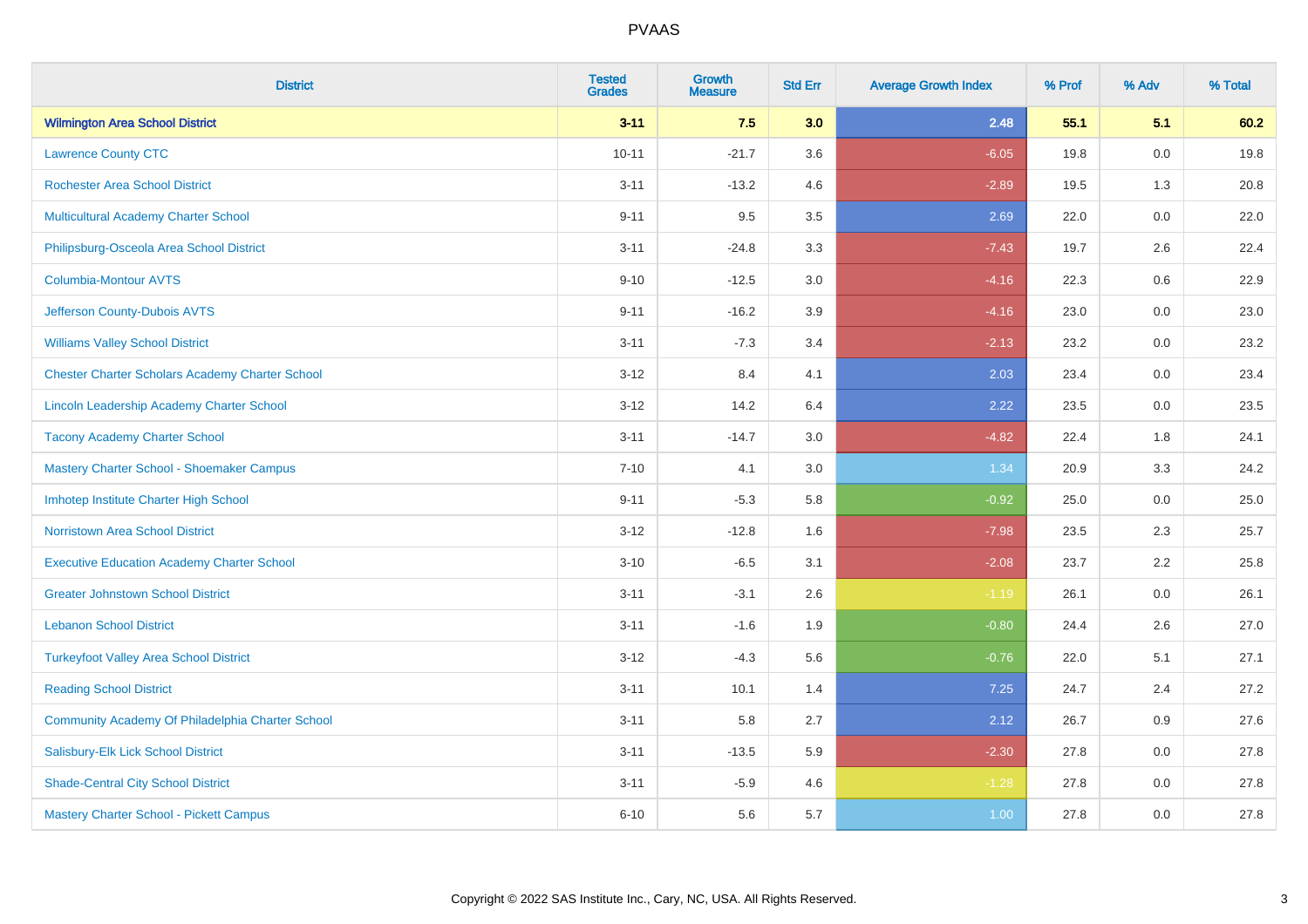| <b>District</b>                                 | <b>Tested</b><br><b>Grades</b> | <b>Growth</b><br><b>Measure</b> | <b>Std Err</b> | <b>Average Growth Index</b> | % Prof | % Adv | % Total |
|-------------------------------------------------|--------------------------------|---------------------------------|----------------|-----------------------------|--------|-------|---------|
| <b>Wilmington Area School District</b>          | $3 - 11$                       | 7.5                             | 3.0            | 2.48                        | 55.1   | 5.1   | 60.2    |
| <b>Mahanoy Area School District</b>             | $3 - 10$                       | $-9.0$                          | 3.6            | $-2.49$                     | 26.2   | 1.6   | 27.9    |
| <b>Allentown City School District</b>           | $3 - 12$                       | 5.3                             | 1.4            | 3.88                        | 25.3   | 2.7   | 28.0    |
| <b>Keystone Education Center Charter School</b> | $3 - 12$                       | $-12.9$                         | 5.9            | $-2.19$                     | 28.0   | 0.0   | 28.0    |
| <b>Williamsburg Community School District</b>   | $3 - 11$                       | $-14.3$                         | 4.1            | $-3.48$                     | 28.3   | 0.0   | 28.3    |
| <b>Erie City School District</b>                | $3 - 12$                       | $-14.5$                         | 1.6            | $-9.26$                     | 25.4   | 3.0   | 28.4    |
| <b>Mastery Charter School - Thomas Campus</b>   | $3 - 10$                       | 2.1                             | 6.2            | 0.33                        | 28.6   | 0.0   | 28.6    |
| Urban Pathways 6-12 Charter School              | $6 - 11$                       | 4.8                             | 6.4            | 0.75                        | 28.6   | 0.0   | 28.6    |
| <b>Gillingham Charter School</b>                | $3 - 11$                       | $-4.4$                          | 5.6            | $-0.77$                     | 20.8   | 8.3   | 29.2    |
| <b>Pottstown School District</b>                | $3 - 12$                       | $-4.0$                          | 2.4            | $-1.68$                     | 29.8   | 1.2   | 31.0    |
| Northern Lebanon School District                | $3 - 11$                       | 0.4                             | 2.5            | 0.15                        | 28.0   | 3.0   | 31.0    |
| <b>Columbia Borough School District</b>         | $3 - 12$                       | $-3.1$                          | 3.5            | $-0.89$                     | 29.5   | 1.9   | 31.4    |
| <b>MaST Community Charter School II</b>         | $3 - 10$                       | 4.4                             | 3.2            | 1.37                        | 28.4   | 3.4   | 31.8    |
| <b>KIPP Dubois Charter School</b>               | $9 - 10$                       | 4.7                             | 3.3            | 1.40                        | 31.0   | 1.4   | 32.4    |
| <b>Roberto Clemente Charter School</b>          | $3 - 12$                       | 2.2                             | 4.9            | 0.45                        | 27.5   | 5.0   | 32.5    |
| <b>Washington School District</b>               | $3 - 11$                       | $-4.9$                          | 2.8            | $-1.76$                     | 30.1   | 2.4   | 32.5    |
| Morrisville Borough School District             | $3 - 11$                       | 4.8                             | 4.3            | 1.10                        | 30.2   | 2.3   | 32.6    |
| Penns Manor Area School District                | $3 - 12$                       | $-17.0$                         | 3.7            | $-4.52$                     | 29.7   | 3.1   | 32.8    |
| Esperanza Academy Charter School                | $4 - 11$                       | 4.0                             | 2.5            | 1.61                        | 32.4   | 0.7   | 33.1    |
| Hope For Hyndman Charter School                 | $3 - 11$                       | $-2.0$                          | 6.1            | $-0.32$                     | 33.3   | 0.0   | 33.3    |
| <b>Shenandoah Valley School District</b>        | $3 - 11$                       | 9.7                             | 3.9            | 2.49                        | 28.3   | 5.0   | 33.3    |
| <b>Penn Hills School District</b>               | $3 - 11$                       | $-7.6$                          | 2.6            | $-2.94$                     | 33.1   | 0.7   | 33.8    |
| <b>Blacklick Valley School District</b>         | $3 - 11$                       | 8.0                             | 4.3            | 1.85                        | 34.1   | 0.0   | 34.1    |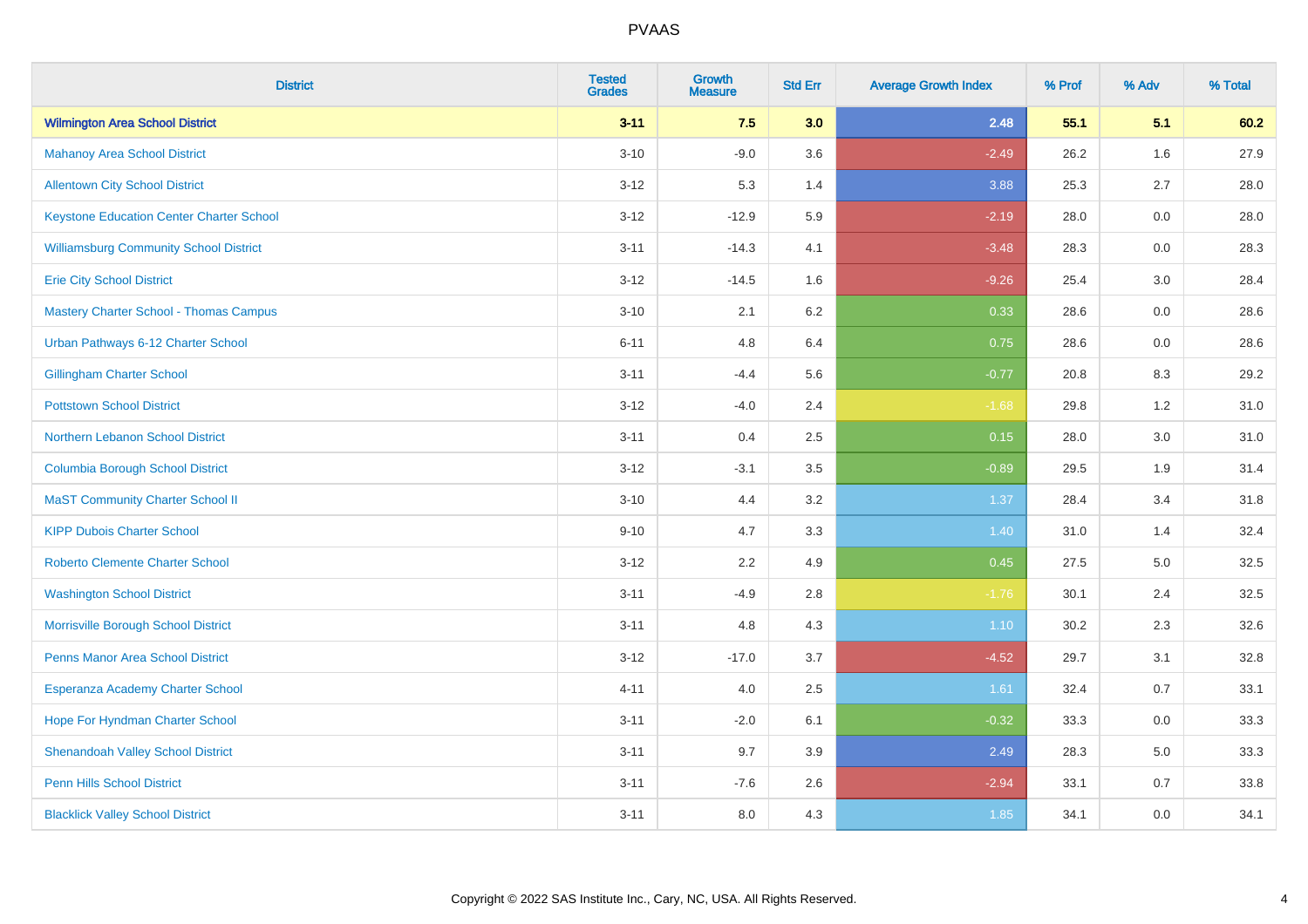| <b>District</b>                                | <b>Tested</b><br><b>Grades</b> | <b>Growth</b><br><b>Measure</b> | <b>Std Err</b> | <b>Average Growth Index</b> | % Prof | % Adv | % Total |
|------------------------------------------------|--------------------------------|---------------------------------|----------------|-----------------------------|--------|-------|---------|
| <b>Wilmington Area School District</b>         | $3 - 11$                       | 7.5                             | 3.0            | 2.48                        | 55.1   | 5.1   | 60.2    |
| <b>Bristol Township School District</b>        | $3 - 11$                       | $-13.9$                         | 2.0            | $-7.05$                     | 31.0   | 3.7   | 34.7    |
| <b>Marion Center Area School District</b>      | $3 - 10$                       | $-12.0$                         | 3.1            | $-3.87$                     | 33.7   | 1.1   | 34.8    |
| Southern Huntingdon County School District     | $3 - 11$                       | $-12.9$                         | 3.2            | $-3.98$                     | 32.5   | 2.5   | 35.0    |
| <b>Woodland Hills School District</b>          | $3 - 12$                       | 3.2                             | 2.6            | 1.22                        | 31.4   | 3.6   | 35.0    |
| <b>Achievement House Charter School</b>        | $7 - 11$                       | $-0.7$                          | 4.0            | $-0.17$                     | 32.5   | 2.6   | 35.1    |
| <b>Cornell School District</b>                 | $3 - 11$                       | $-1.6$                          | 5.0            | $-0.32$                     | 33.8   | 1.5   | 35.4    |
| <b>Mckeesport Area School District</b>         | $3 - 12$                       | 9.0                             | 2.4            | 3.72                        | 31.0   | 4.5   | 35.5    |
| <b>Mount Union Area School District</b>        | $3 - 10$                       | $-6.1$                          | 3.1            | $-1.97$                     | 32.2   | 3.4   | 35.6    |
| <b>Carbon Career &amp; Technical Institute</b> | $9 - 11$                       | $-5.7$                          | 3.6            | $-1.59$                     | 34.5   | 1.2   | 35.7    |
| <b>Redbank Valley School District</b>          | $3 - 11$                       | $-9.5$                          | 3.4            | $-2.77$                     | 31.5   | 4.9   | 36.4    |
| <b>Carmichaels Area School District</b>        | $3 - 10$                       | $-9.3$                          | 3.3            | $-2.81$                     | 35.1   | 1.4   | 36.5    |
| <b>Bethlehem-Center School District</b>        | $3 - 10$                       | 8.1                             | 3.3            | 2.46                        | 35.1   | 1.4   | 36.5    |
| <b>New Castle Area School District</b>         | $3 - 12$                       | $-6.4$                          | 2.4            | $-2.66$                     | 32.5   | 4.3   | 36.8    |
| <b>Muhlenberg School District</b>              | $3 - 10$                       | 4.0                             | 1.9            | 2.10                        | 34.2   | 2.6   | 36.8    |
| Northern Lehigh School District                | $3 - 12$                       | $-10.4$                         | 2.7            | $-3.82$                     | 28.0   | 9.3   | 37.3    |
| <b>Northeast Bradford School District</b>      | $3 - 10$                       | $-3.1$                          | 4.0            | $-0.78$                     | 33.9   | 3.4   | 37.3    |
| <b>Northern Potter School District</b>         | $3 - 12$                       | $-13.1$                         | 4.6            | $-2.84$                     | 37.5   | 0.0   | 37.5    |
| <b>Port Allegany School District</b>           | $3 - 11$                       | 4.4                             | 3.6            | 1.21                        | 28.1   | 9.4   | 37.5    |
| <b>West Middlesex Area School District</b>     | $3 - 10$                       | $-8.4$                          | 3.8            | $-2.21$                     | 34.9   | 2.8   | 37.6    |
| <b>Big Beaver Falls Area School District</b>   | $3 - 11$                       | $-3.9$                          | 3.3            | $-1.18$                     | 34.1   | 3.5   | 37.6    |
| <b>Forest Area School District</b>             | $3 - 11$                       | $-4.4$                          | 5.4            | $-0.81$                     | 36.2   | 2.1   | 38.3    |
| <b>William Penn School District</b>            | $3 - 12$                       | 8.3                             | 2.1            | 3.99                        | 35.6   | 3.0   | 38.7    |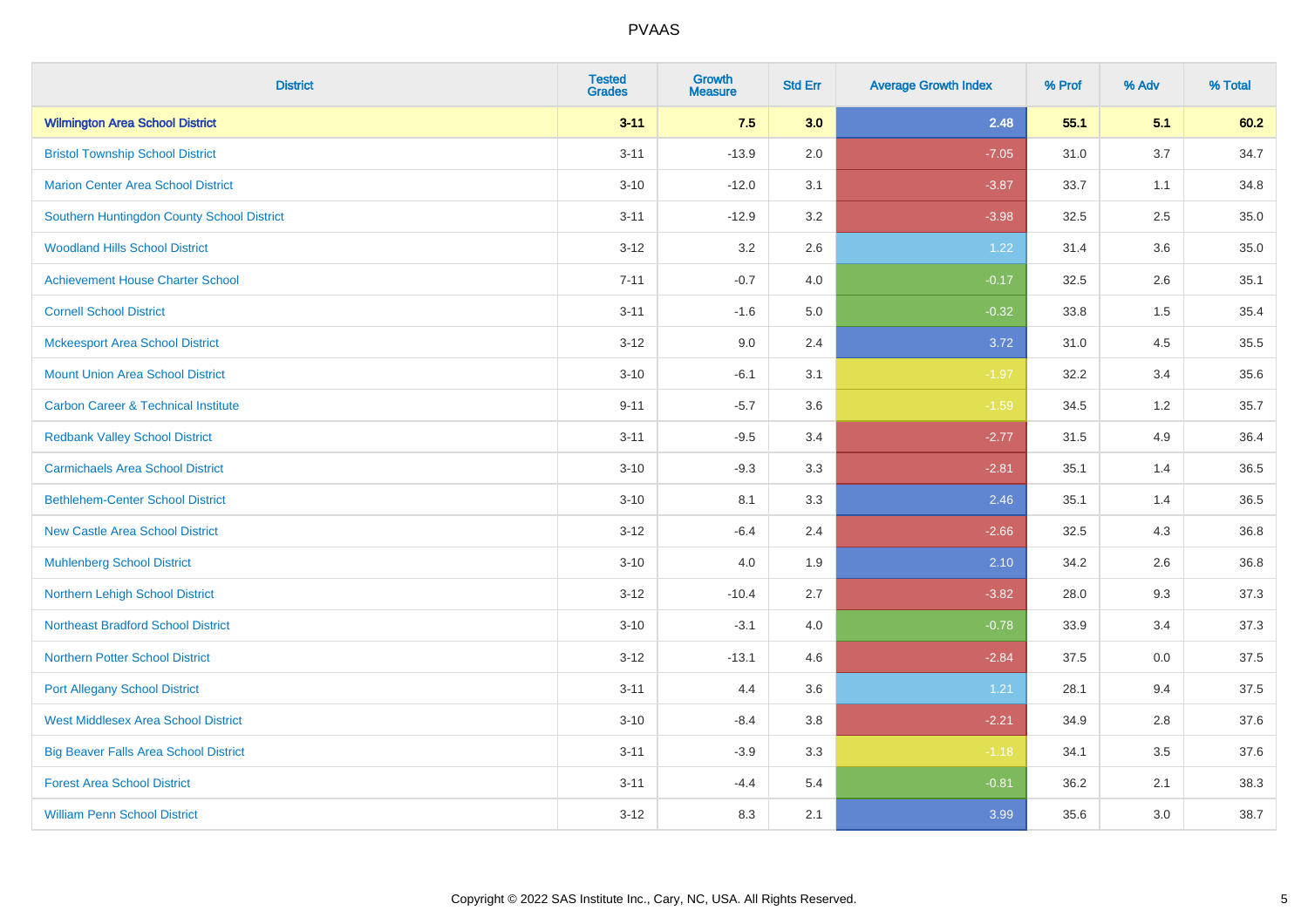| <b>District</b>                            | <b>Tested</b><br><b>Grades</b> | <b>Growth</b><br><b>Measure</b> | <b>Std Err</b> | <b>Average Growth Index</b> | % Prof | % Adv | % Total |
|--------------------------------------------|--------------------------------|---------------------------------|----------------|-----------------------------|--------|-------|---------|
| <b>Wilmington Area School District</b>     | $3 - 11$                       | 7.5                             | 3.0            | 2.48                        | 55.1   | 5.1   | 60.2    |
| <b>Frazier School District</b>             | $3 - 11$                       | $-17.2$                         | 3.7            | $-4.70$                     | 37.1   | 1.6   | 38.7    |
| <b>Austin Area School District</b>         | $3 - 11$                       | $-5.7$                          | 6.4            | $-0.90$                     | 33.3   | 5.6   | 38.9    |
| <b>Smethport Area School District</b>      | $3 - 12$                       | 0.6                             | 3.9            | 0.15                        | 37.0   | 1.8   | 38.9    |
| <b>Bucks County Technical High School</b>  | $9 - 10$                       | $-12.0$                         | 2.5            | $-4.84$                     | 35.9   | 3.2   | 39.2    |
| <b>Tulpehocken Area School District</b>    | $3 - 12$                       | $-13.7$                         | 2.8            | $-4.81$                     | 36.7   | 2.8   | 39.4    |
| <b>Shikellamy School District</b>          | $3 - 10$                       | $-22.3$                         | 2.5            | $-8.92$                     | 33.3   | 6.1   | 39.5    |
| <b>Union School District</b>               | $3 - 12$                       | 2.3                             | 4.2            | 0.54                        | 32.6   | 7.0   | 39.5    |
| Lackawanna Trail School District           | $3 - 10$                       | $-21.7$                         | 3.5            | $-6.20$                     | 38.5   | 1.5   | 40.0    |
| <b>Ferndale Area School District</b>       | $3 - 10$                       | $-5.8$                          | 4.3            | $-1.33$                     | 40.0   | 0.0   | 40.0    |
| Mastery Charter High School-Lenfest Campus | $7 - 11$                       | 2.5                             | 5.7            | 0.43                        | 40.0   | 0.0   | 40.0    |
| <b>Tussey Mountain School District</b>     | $3 - 12$                       | 1.5                             | 3.7            | 0.40                        | 38.6   | 1.8   | 40.4    |
| <b>Brownsville Area School District</b>    | $3 - 12$                       | $-7.2$                          | 3.9            | $-1.83$                     | 34.4   | 6.1   | 40.5    |
| South Allegheny School District            | $3 - 11$                       | $-8.8$                          | 3.2            | $-2.70$                     | 40.5   | 0.0   | 40.5    |
| <b>Coatesville Area School District</b>    | $3 - 11$                       | $-4.4$                          | 1.7            | $-2.62$                     | 36.3   | 4.2   | 40.5    |
| Jim Thorpe Area School District            | $3 - 11$                       | $-5.8$                          | 2.7            | $-2.19$                     | 33.3   | 7.4   | 40.7    |
| <b>Wilkes-Barre Area School District</b>   | $3 - 11$                       | 0.1                             | 3.2            | 0.02                        | 35.5   | 5.4   | 40.9    |
| <b>Bristol Borough School District</b>     | $3 - 12$                       | $-4.3$                          | 3.4            | $-1.27$                     | 39.7   | 1.3   | 41.0    |
| <b>Dunmore School District</b>             | $3 - 11$                       | $-7.7$                          | 2.9            | $-2.62$                     | 34.0   | 7.2   | 41.2    |
| <b>Shamokin Area School District</b>       | $3 - 11$                       | $-7.7$                          | 4.8            | $-1.60$                     | 38.1   | 3.2   | 41.3    |
| <b>Tri-Valley School District</b>          | $3 - 10$                       | $-6.4$                          | 4.1            | $-1.57$                     | 37.0   | 4.4   | 41.3    |
| <b>Juniata County School District</b>      | $3 - 12$                       | $-4.9$                          | 2.1            | $-2.26$                     | 38.5   | 2.9   | 41.4    |
| Susquehanna Township School District       | $3 - 12$                       | $-5.8$                          | 2.7            | $-2.17$                     | 36.0   | 5.6   | 41.6    |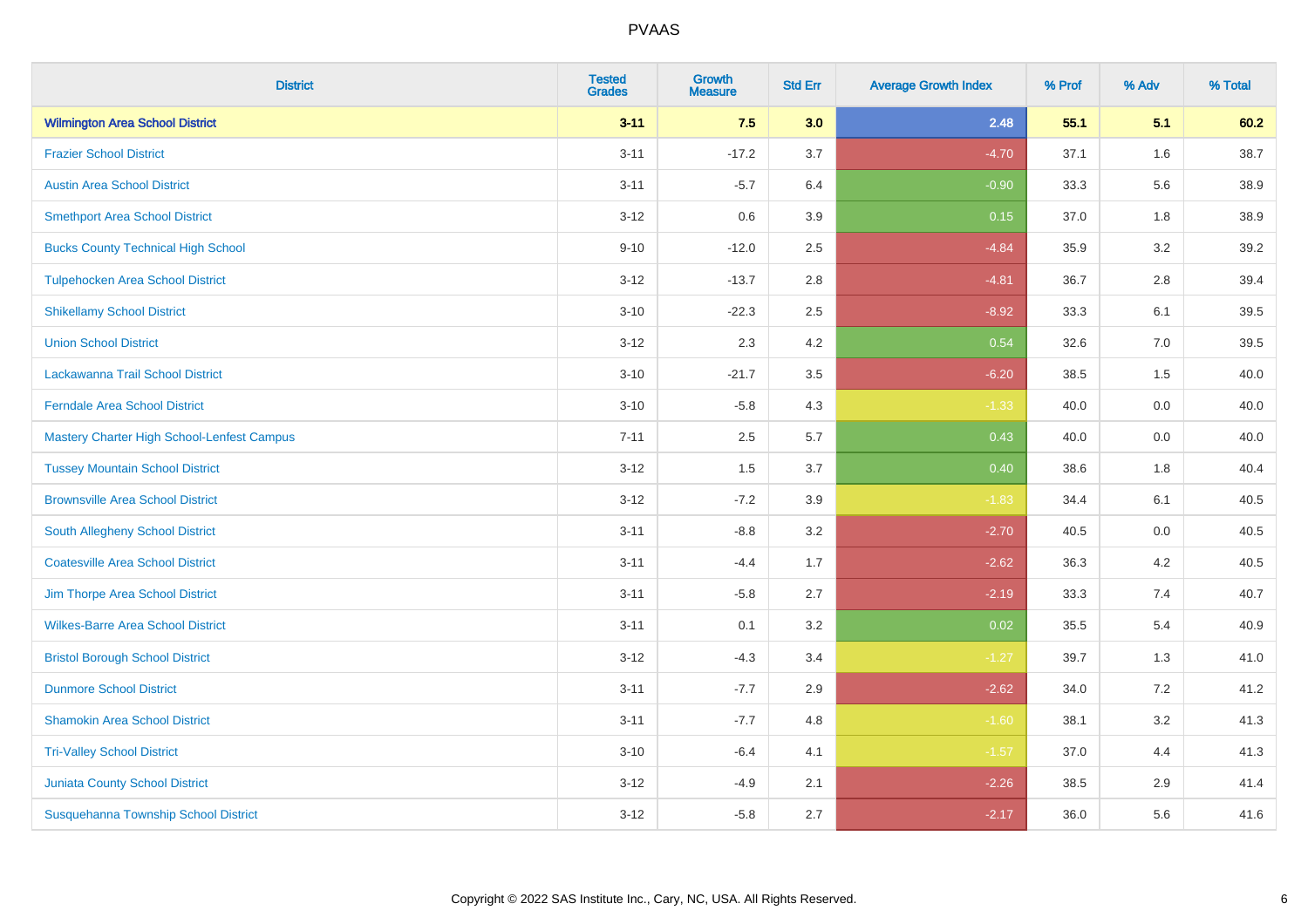| <b>District</b>                                         | <b>Tested</b><br><b>Grades</b> | <b>Growth</b><br><b>Measure</b> | <b>Std Err</b> | <b>Average Growth Index</b> | % Prof | % Adv | % Total |
|---------------------------------------------------------|--------------------------------|---------------------------------|----------------|-----------------------------|--------|-------|---------|
| <b>Wilmington Area School District</b>                  | $3 - 11$                       | 7.5                             | 3.0            | 2.48                        | 55.1   | 5.1   | 60.2    |
| <b>East Allegheny School District</b>                   | $3 - 11$                       | $-6.3$                          | 3.3            | $-1.87$                     | 31.9   | 9.7   | 41.7    |
| <b>Northwest Area School District</b>                   | $3 - 10$                       | $-10.0$                         | 3.8            | $-2.59$                     | 34.6   | 7.3   | 41.8    |
| <b>Antietam School District</b>                         | $3 - 10$                       | $-4.3$                          | 3.8            | $-1.13$                     | 36.4   | 5.4   | 41.8    |
| <b>Pittsburgh School District</b>                       | $3 - 11$                       | $-3.3$                          | 1.1            | $-3.04$                     | 33.9   | 8.2   | 42.1    |
| <b>Upper Dauphin Area School District</b>               | $3 - 11$                       | $-6.3$                          | 3.2            | $-1.98$                     | 37.4   | 4.8   | 42.2    |
| <b>Warren County School District</b>                    | $3 - 11$                       | $-0.1$                          | 1.8            | $-0.06$                     | 37.2   | 5.3   | 42.6    |
| <b>Minersville Area School District</b>                 | $3 - 11$                       | $-14.4$                         | 3.7            | $-3.90$                     | 39.3   | 3.3   | 42.6    |
| <b>Annville-Cleona School District</b>                  | $3 - 12$                       | $-12.1$                         | 2.7            | $-4.46$                     | 34.9   | 7.8   | 42.6    |
| Center For Student Learning Charter School At Pennsbury | $6 - 12$                       | $-2.9$                          | 6.1            | $-0.47$                     | 42.9   | 0.0   | 42.9    |
| <b>Canton Area School District</b>                      | $3 - 11$                       | $-5.5$                          | 3.2            | $-1.75$                     | 40.7   | 2.3   | 43.0    |
| <b>Wallenpaupack Area School District</b>               | $3 - 11$                       | $-7.1$                          | 2.3            | $-3.09$                     | 40.8   | 2.4   | 43.1    |
| <b>Easton Area School District</b>                      | $3 - 12$                       | $-4.1$                          | 1.4            | $-2.91$                     | 39.9   | 4.0   | 43.9    |
| <b>West Greene School District</b>                      | $3 - 11$                       | $-4.5$                          | 4.3            | $-1.04$                     | 36.6   | 7.3   | 43.9    |
| <b>Forest City Regional School District</b>             | $3 - 12$                       | $-6.0$                          | 3.0            | $-1.96$                     | 44.1   | 0.0   | 44.1    |
| <b>Blairsville-Saltsburg School District</b>            | $3 - 11$                       | $-8.0$                          | 3.0            | $-2.68$                     | 37.3   | 7.0   | 44.3    |
| Catasauqua Area School District                         | $3 - 12$                       | $-12.1$                         | 3.0            | $-4.00$                     | 36.8   | 7.6   | 44.3    |
| New Kensington-Arnold School District                   | $3 - 11$                       | $-0.4$                          | 3.8            | $-0.10$                     | 40.7   | 3.7   | 44.4    |
| <b>Corry Area School District</b>                       | $3 - 11$                       | $-5.3$                          | 2.6            | $-2.03$                     | 38.5   | 6.0   | 44.5    |
| <b>York Co School Of Technology</b>                     | $9 - 12$                       | $-3.8$                          | 1.7            | $-2.22$                     | 39.1   | 5.6   | 44.7    |
| Southern Fulton School District                         | $3 - 11$                       | $-23.7$                         | 4.4            | $-5.37$                     | 34.2   | 10.5  | 44.7    |
| Pennsylvania Distance Learning Charter School           | $3 - 12$                       | 9.3                             | 4.2            | 2.22                        | 42.2   | 3.1   | 45.3    |
| Philadelphia City School District                       | $3 - 12$                       | 7.5                             | 0.6            | 12.64                       | 38.4   | 7.0   | 45.4    |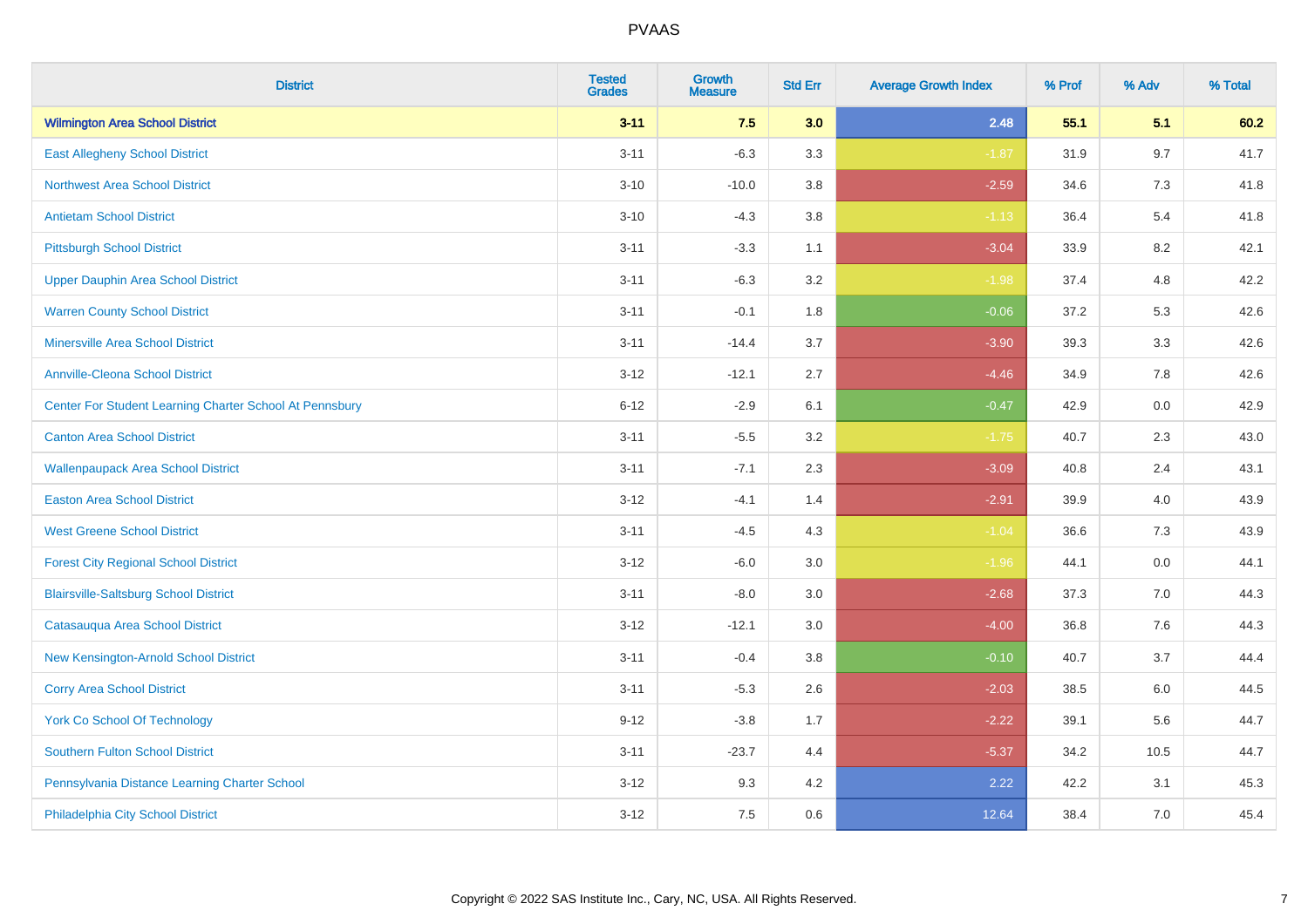| <b>District</b>                          | <b>Tested</b><br><b>Grades</b> | <b>Growth</b><br><b>Measure</b> | <b>Std Err</b> | <b>Average Growth Index</b> | % Prof | % Adv | % Total |
|------------------------------------------|--------------------------------|---------------------------------|----------------|-----------------------------|--------|-------|---------|
| <b>Wilmington Area School District</b>   | $3 - 11$                       | 7.5                             | 3.0            | 2.48                        | 55.1   | 5.1   | 60.2    |
| <b>Northwestern School District</b>      | $3 - 11$                       | $-24.9$                         | 3.5            | $-7.13$                     | 42.6   | 2.9   | 45.6    |
| <b>Galeton Area School District</b>      | $3 - 11$                       | 2.2                             | 5.3            | 0.42                        | 41.3   | 4.4   | 45.6    |
| <b>Monessen City School District</b>     | $3 - 10$                       | 8.3                             | 4.5            | 1.85                        | 42.9   | 2.9   | 45.7    |
| <b>Muncy School District</b>             | $3 - 11$                       | $-8.1$                          | 3.7            | $-2.21$                     | 42.0   | 3.8   | 45.8    |
| <b>Conneaut School District</b>          | $3 - 12$                       | $-7.5$                          | 2.6            | $-2.91$                     | 38.4   | 7.4   | 45.8    |
| <b>Towanda Area School District</b>      | $3 - 11$                       | 4.0                             | 2.8            | 1.44                        | 39.4   | 6.6   | 46.0    |
| <b>Union City Area School District</b>   | $3-12$                         | $-10.2$                         | 3.6            | $-2.87$                     | 42.9   | 3.2   | 46.0    |
| <b>Collegium Charter School</b>          | $3 - 10$                       | 5.9                             | 2.5            | 2.33                        | 38.1   | 7.9   | 46.0    |
| <b>Solanco School District</b>           | $3 - 11$                       | $-11.0$                         | 2.0            | $-5.55$                     | 41.6   | 4.5   | 46.1    |
| <b>Clearfield Area School District</b>   | $3 - 10$                       | $-9.4$                          | 2.6            | $-3.56$                     | 43.0   | 3.1   | 46.1    |
| Mifflinburg Area School District         | $3 - 11$                       | $-15.8$                         | 2.5            | $-6.30$                     | 42.4   | 4.0   | 46.4    |
| <b>Tamaqua Area School District</b>      | $3 - 12$                       | $-8.2$                          | 2.5            | $-3.24$                     | 44.5   | 1.9   | 46.4    |
| <b>Curwensville Area School District</b> | $3 - 11$                       | $-27.9$                         | 4.1            | $-6.72$                     | 42.5   | 4.1   | 46.6    |
| Harmony Area School District             | $3 - 10$                       | 4.5                             | 6.3            | 0.72                        | 33.3   | 13.3  | 46.7    |
| <b>Fannett-Metal School District</b>     | $3 - 11$                       | $-3.4$                          | 5.1            | $-0.67$                     | 38.7   | 8.1   | 46.8    |
| North Schuylkill School District         | $3 - 11$                       | $-1.0$                          | 2.4            | $-0.42$                     | 41.8   | 5.1   | 46.8    |
| <b>Reach Cyber Charter School</b>        | $3 - 11$                       | 8.1                             | 4.7            | 1.72                        | 42.4   | 4.6   | 47.0    |
| Huntingdon Area School District          | $3 - 11$                       | $-2.0$                          | 2.7            | $-0.72$                     | 36.8   | 10.3  | 47.0    |
| <b>Bensalem Township School District</b> | $3 - 11$                       | 1.6                             | 1.6            | 0.98                        | 38.8   | 8.3   | 47.1    |
| <b>Mount Carmel Area School District</b> | $3 - 11$                       | $-0.6$                          | 3.1            | $-0.18$                     | 45.3   | 2.1   | 47.4    |
| <b>Big Spring School District</b>        | $3 - 11$                       | $-9.8$                          | 2.4            | $-4.00$                     | 38.6   | 8.9   | 47.5    |
| <b>Berwick Area School District</b>      | $3 - 11$                       | $-9.3$                          | 2.6            | $-3.59$                     | 42.1   | 5.5   | 47.6    |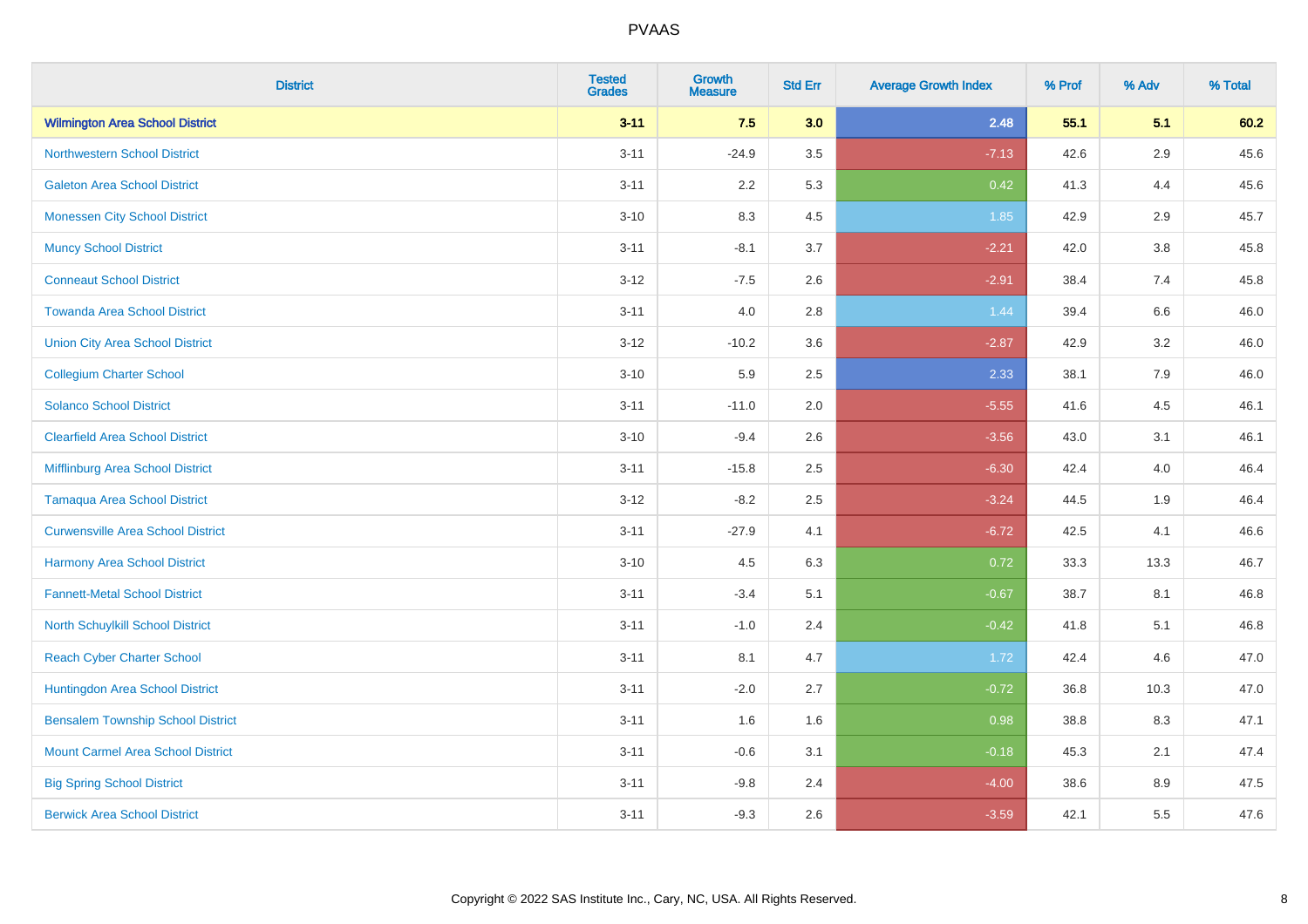| <b>District</b>                         | <b>Tested</b><br><b>Grades</b> | <b>Growth</b><br><b>Measure</b> | <b>Std Err</b> | <b>Average Growth Index</b> | % Prof | % Adv   | % Total |
|-----------------------------------------|--------------------------------|---------------------------------|----------------|-----------------------------|--------|---------|---------|
| <b>Wilmington Area School District</b>  | $3 - 11$                       | 7.5                             | 3.0            | 2.48                        | 55.1   | 5.1     | 60.2    |
| <b>Pittston Area School District</b>    | $3 - 11$                       | $-10.1$                         | 5.6            | $-1.80$                     | 38.1   | $9.5\,$ | 47.6    |
| <b>Blue Ridge School District</b>       | $3 - 11$                       | $-0.5$                          | 3.6            | $-0.12$                     | 44.6   | 3.1     | 47.7    |
| <b>Juniata Valley School District</b>   | $3 - 11$                       | $-3.9$                          | 3.5            | $-1.10$                     | 44.4   | 3.5     | 47.8    |
| <b>Freedom Area School District</b>     | $3 - 11$                       | $-7.1$                          | 3.0            | $-2.37$                     | 43.8   | 4.2     | 47.9    |
| Jefferson-Morgan School District        | $3 - 10$                       | $-9.9$                          | 4.2            | $-2.35$                     | 43.8   | 4.2     | 47.9    |
| <b>Titusville Area School District</b>  | $3 - 11$                       | $-13.2$                         | 2.6            | $-4.99$                     | 43.2   | 4.8     | 48.0    |
| <b>Highlands School District</b>        | $3 - 11$                       | $-7.4$                          | 2.7            | $-2.76$                     | 44.4   | 3.7     | 48.2    |
| <b>Purchase Line School District</b>    | $3 - 12$                       | 1.7                             | 3.5            | 0.47                        | 43.1   | 5.4     | 48.5    |
| <b>Moshannon Valley School District</b> | $3 - 10$                       | $-7.0$                          | 3.4            | $-2.01$                     | 48.5   | 0.0     | 48.5    |
| <b>Hanover Area School District</b>     | $3 - 11$                       | 2.2                             | 4.6            | 0.48                        | 42.9   | 5.7     | 48.6    |
| <b>Benton Area School District</b>      | $3 - 10$                       | $-9.7$                          | 4.5            | $-2.18$                     | 43.2   | 5.4     | 48.6    |
| <b>City CHS</b>                         | $10 - 11$                      | 13.6                            | 2.7            | 5.12                        | 45.8   | $3.0\,$ | 48.8    |
| <b>Pequea Valley School District</b>    | $3 - 11$                       | $-5.8$                          | 3.2            | $-1.80$                     | 39.8   | 9.1     | 48.9    |
| <b>Troy Area School District</b>        | $3 - 10$                       | $-4.3$                          | 3.4            | $-1.26$                     | 43.2   | 5.7     | 48.9    |
| <b>Warrior Run School District</b>      | $3 - 11$                       | 4.6                             | 3.0            | 1.51                        | 40.9   | 8.1     | 49.0    |
| <b>Bangor Area School District</b>      | $3 - 12$                       | $-0.9$                          | 2.0            | $-0.43$                     | 44.3   | 4.7     | 49.0    |
| <b>West Branch Area School District</b> | $3 - 11$                       | 0.2                             | 3.8            | 0.05                        | 47.2   | 1.9     | 49.1    |
| <b>Scranton School District</b>         | $3 - 12$                       | $-2.9$                          | 2.4            | $-1.22$                     | 45.6   | 3.6     | 49.1    |
| <b>Oxford Area School District</b>      | $3 - 11$                       | $-4.3$                          | 1.9            | $-2.26$                     | 41.3   | 8.0     | 49.3    |
| <b>Keystone Central School District</b> | $3 - 11$                       | $-5.1$                          | 2.0            | $-2.46$                     | 44.7   | 4.6     | 49.4    |
| <b>Kane Area School District</b>        | $3 - 10$                       | $-3.7$                          | 3.2            | $-1.17$                     | 39.5   | $9.9\,$ | 49.4    |
| <b>Agora Cyber Charter School</b>       | $3 - 11$                       | 5.8                             | 2.6            | 2.28                        | 42.8   | 6.6     | 49.4    |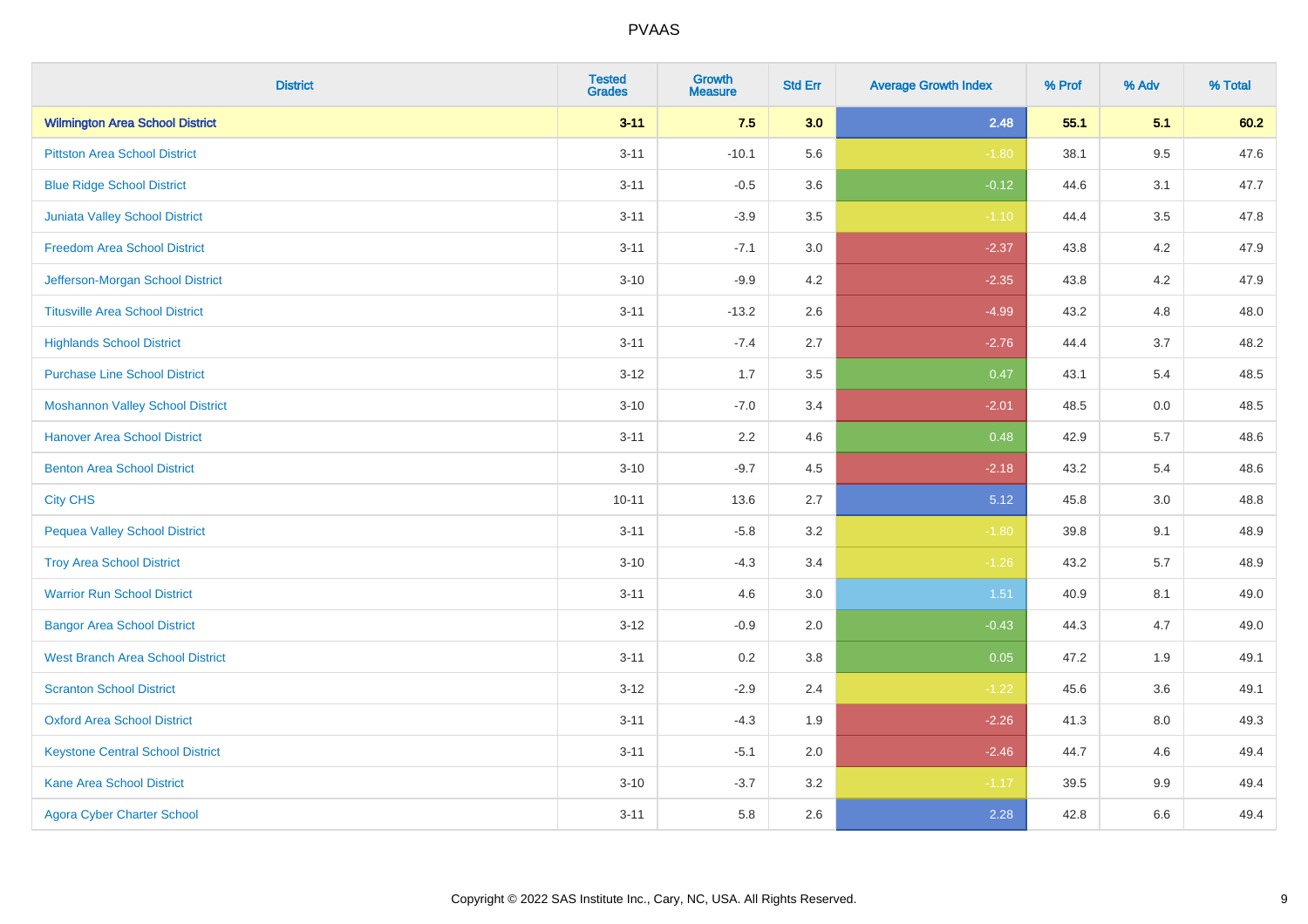| <b>District</b>                                | <b>Tested</b><br><b>Grades</b> | <b>Growth</b><br><b>Measure</b> | <b>Std Err</b> | <b>Average Growth Index</b> | % Prof | % Adv   | % Total  |
|------------------------------------------------|--------------------------------|---------------------------------|----------------|-----------------------------|--------|---------|----------|
| <b>Wilmington Area School District</b>         | $3 - 11$                       | 7.5                             | 3.0            | 2.48                        | 55.1   | 5.1     | 60.2     |
| <b>Ringgold School District</b>                | $3 - 11$                       | $-14.7$                         | 2.4            | $-6.04$                     | 41.5   | 7.9     | 49.4     |
| <b>Elk Lake School District</b>                | $3 - 11$                       | $-4.0$                          | 3.3            | $-1.23$                     | 46.2   | 3.3     | 49.4     |
| <b>Westmont Hilltop School District</b>        | $3 - 11$                       | $-4.0$                          | 2.8            | $-1.40$                     | 36.3   | 13.3    | 49.6     |
| <b>Governor Mifflin School District</b>        | $3 - 11$                       | 4.1                             | 1.8            | 2.33                        | 42.5   | 7.2     | 49.7     |
| <b>New Foundations Charter School</b>          | $3 - 11$                       | 5.4                             | 2.2            | 2.41                        | 47.2   | 2.5     | 49.8     |
| Penn-Delco School District                     | $3 - 11$                       | $-6.8$                          | 1.9            | $-3.51$                     | 46.6   | 3.2     | 49.8     |
| <b>West Mifflin Area School District</b>       | $3 - 12$                       | $-12.3$                         | 2.9            | $-4.22$                     | 39.7   | 10.3    | 50.0     |
| <b>Pine Grove Area School District</b>         | $3 - 11$                       | $-7.7$                          | 2.9            | $-2.66$                     | 42.3   | 7.7     | 50.0     |
| South Williamsport Area School District        | $3 - 10$                       | $-5.7$                          | 2.5            | $-2.30$                     | 45.5   | 4.5     | 50.0     |
| Portage Area School District                   | $3 - 10$                       | $-8.1$                          | 3.6            | $-2.26$                     | 40.6   | 9.4     | 50.0     |
| Meyersdale Area School District                | $3 - 11$                       | 4.2                             | 4.0            | 1.07                        | 43.1   | $6.9\,$ | 50.0     |
| <b>Mastery Charter School - Hardy Williams</b> | $3 - 11$                       | 11.4                            | 3.4            | 3.33                        | 44.3   | 5.7     | $50.0\,$ |
| Oil City Area School District                  | $3 - 11$                       | $-2.9$                          | 2.6            | $-1.08$                     | 44.4   | 5.8     | 50.2     |
| <b>Pottsville Area School District</b>         | $3 - 12$                       | 4.4                             | 2.3            | 1.94                        | 44.8   | 5.4     | 50.2     |
| <b>Wattsburg Area School District</b>          | $3 - 11$                       | 6.5                             | 2.7            | 2.43                        | 42.7   | 7.6     | 50.3     |
| <b>Greater Nanticoke Area School District</b>  | $3 - 12$                       | 11.2                            | 2.8            | 4.01                        | 38.0   | 12.4    | 50.4     |
| Pocono Mountain School District                | $3 - 12$                       | 6.8                             | 1.5            | 4.62                        | 45.8   | 5.0     | 50.7     |
| <b>Claysburg-Kimmel School District</b>        | $3 - 11$                       | $-5.7$                          | 4.0            | $-1.42$                     | 42.9   | 8.2     | 51.0     |
| <b>Crawford Central School District</b>        | $3 - 11$                       | $-4.7$                          | 2.2            | $-2.15$                     | 40.6   | 10.5    | 51.1     |
| <b>Chichester School District</b>              | $3 - 11$                       | $-2.7$                          | 2.3            | $-1.17$                     | 44.6   | 6.6     | 51.2     |
| Pennsylvania Cyber Charter School              | $3 - 11$                       | 11.6                            | 1.5            | 7.54                        | 46.3   | 5.0     | 51.3     |
| <b>Chambersburg Area School District</b>       | $3 - 11$                       | $-9.5$                          | 1.3            | $-7.20$                     | 42.7   | 8.6     | 51.4     |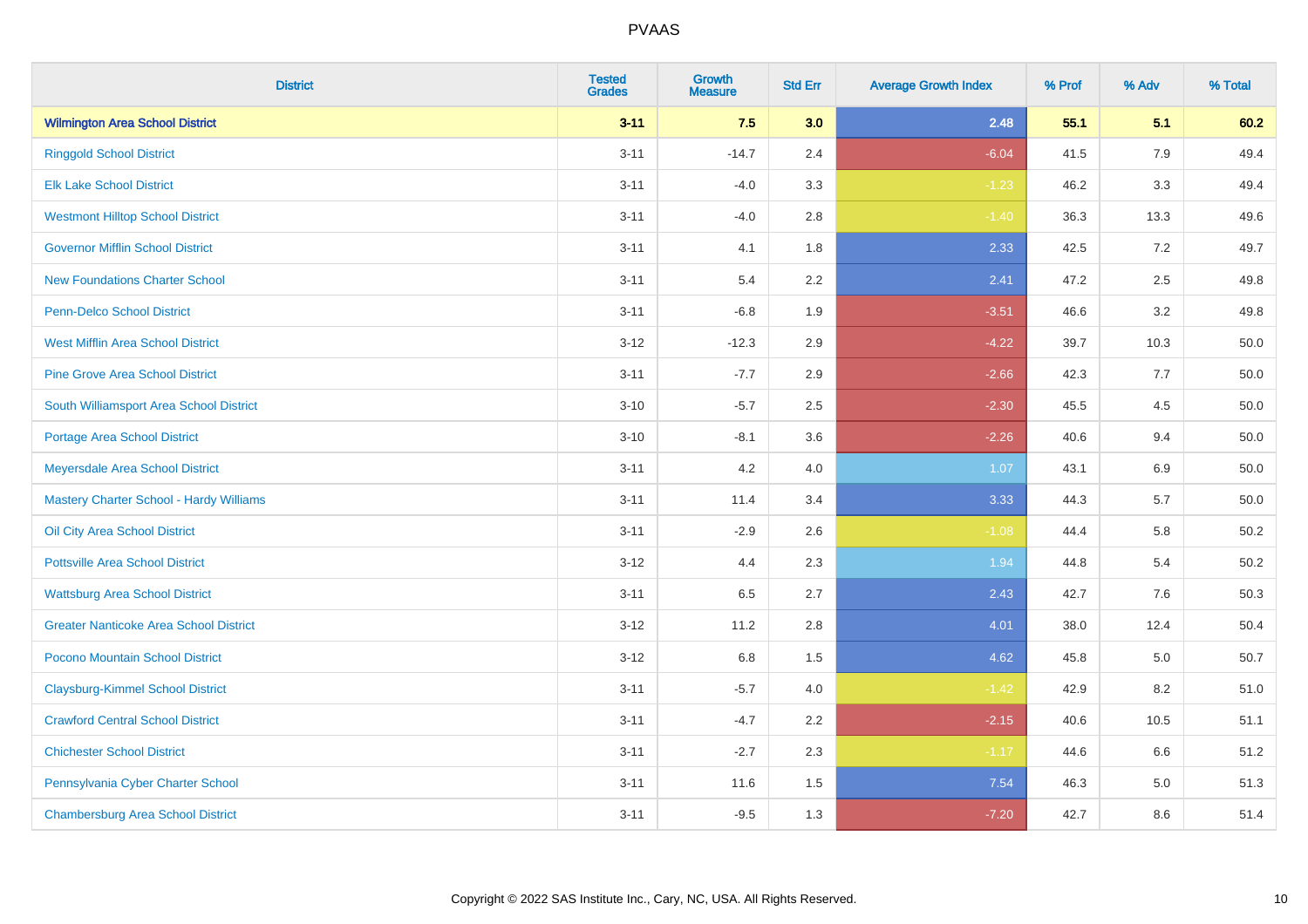| <b>District</b>                               | <b>Tested</b><br><b>Grades</b> | <b>Growth</b><br><b>Measure</b> | <b>Std Err</b> | <b>Average Growth Index</b> | % Prof | % Adv   | % Total |
|-----------------------------------------------|--------------------------------|---------------------------------|----------------|-----------------------------|--------|---------|---------|
| <b>Wilmington Area School District</b>        | $3 - 11$                       | 7.5                             | 3.0            | 2.48                        | 55.1   | 5.1     | 60.2    |
| Lehigh Valley Academy Regional Charter School | $3 - 11$                       | 0.7                             | 2.3            | 0.32                        | 46.3   | $5.0\,$ | 51.4    |
| <b>Burgettstown Area School District</b>      | $3 - 11$                       | $-2.1$                          | 3.4            | $-0.62$                     | 50.0   | 1.4     | 51.4    |
| <b>Interboro School District</b>              | $3 - 12$                       | $-7.3$                          | 2.1            | $-3.43$                     | 46.6   | 4.8     | 51.4    |
| <b>Carlynton School District</b>              | $3 - 11$                       | 7.3                             | 3.3            | 2.22                        | 41.0   | 10.5    | 51.6    |
| <b>Middletown Area School District</b>        | $3 - 11$                       | $-5.3$                          | 2.6            | $-2.05$                     | 46.4   | 5.3     | 51.7    |
| <b>Upper Darby School District</b>            | $3 - 12$                       | 6.9                             | 1.5            | 4.62                        | 45.0   | 6.7     | 51.7    |
| <b>Hamburg Area School District</b>           | $3 - 11$                       | 8.9                             | 2.5            | 3.63                        | 43.5   | 8.2     | 51.7    |
| <b>Forbes Road School District</b>            | $3 - 11$                       | 2.8                             | 5.1            | 0.56                        | 41.4   | 10.3    | 51.7    |
| <b>Butler Area School District</b>            | $3 - 11$                       | $-6.5$                          | 1.5            | $-4.26$                     | 42.5   | 9.4     | 51.9    |
| <b>Riverside School District</b>              | $3 - 11$                       | $-3.2$                          | 3.0            | $-1.09$                     | 43.0   | 9.0     | 52.0    |
| <b>Schuylkill Haven Area School District</b>  | $3 - 11$                       | $-15.3$                         | 3.1            | $-4.87$                     | 49.7   | 2.4     | 52.1    |
| <b>Panther Valley School District</b>         | $3 - 12$                       | $-0.6$                          | 3.3            | $-0.19$                     | 47.9   | 4.3     | 52.1    |
| Montrose Area School District                 | $3 - 10$                       | $-5.5$                          | 3.0            | $-1.82$                     | 46.7   | 5.4     | 52.2    |
| <b>Stroudsburg Area School District</b>       | $3 - 11$                       | $5.5\,$                         | 1.9            | 2.88                        | 48.1   | 4.2     | 52.3    |
| <b>Lakeland School District</b>               | $3 - 11$                       | 1.1                             | 2.8            | 0.38                        | 48.6   | 3.7     | 52.3    |
| <b>Milton Area School District</b>            | $3 - 11$                       | $-8.7$                          | 2.5            | $-3.52$                     | 45.4   | 6.9     | 52.3    |
| <b>Chestnut Ridge School District</b>         | $3 - 12$                       | $-3.4$                          | 2.9            | $-1.17$                     | 46.6   | 5.8     | 52.4    |
| <b>Greensburg Salem School District</b>       | $3 - 11$                       | $-4.4$                          | 2.4            | $-1.88$                     | 47.6   | 4.9     | 52.4    |
| <b>Wyoming Valley West School District</b>    | $3 - 11$                       | $-2.2$                          | 2.4            | $-0.91$                     | 49.4   | 3.0     | 52.4    |
| California Area School District               | $3 - 10$                       | $-7.3$                          | 3.6            | $-2.02$                     | 42.6   | 9.8     | 52.5    |
| <b>East Lycoming School District</b>          | $3 - 11$                       | $-6.0$                          | 2.7            | $-2.24$                     | 48.3   | 4.2     | 52.5    |
| <b>Northern Cambria School District</b>       | $3 - 11$                       | 10.0                            | 3.3            | 3.04                        | 47.4   | 5.1     | 52.6    |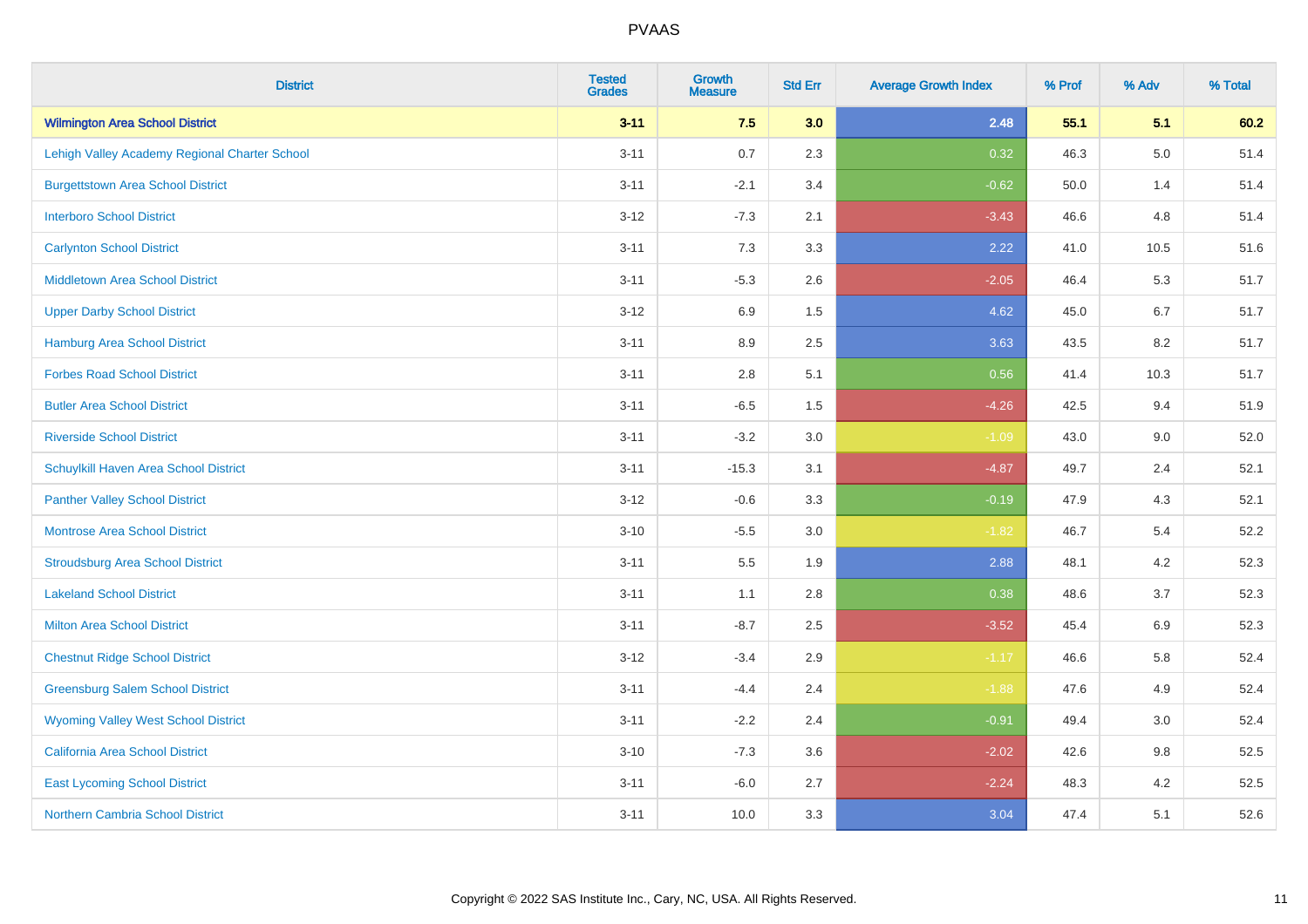| <b>District</b>                            | <b>Tested</b><br><b>Grades</b> | <b>Growth</b><br><b>Measure</b> | <b>Std Err</b> | <b>Average Growth Index</b> | % Prof | % Adv   | % Total |
|--------------------------------------------|--------------------------------|---------------------------------|----------------|-----------------------------|--------|---------|---------|
| <b>Wilmington Area School District</b>     | $3 - 11$                       | 7.5                             | 3.0            | 2.48                        | 55.1   | 5.1     | 60.2    |
| <b>Mount Pleasant Area School District</b> | $3 - 11$                       | $-5.0$                          | 2.6            | $-1.93$                     | 52.6   | 0.0     | 52.6    |
| <b>Franklin Area School District</b>       | $3 - 11$                       | 6.6                             | 2.8            | 2.34                        | 48.2   | 4.5     | 52.7    |
| Hatboro-Horsham School District            | $3 - 11$                       | $-12.8$                         | 1.7            | $-7.47$                     | 45.6   | 7.2     | 52.8    |
| <b>Salisbury Township School District</b>  | $3 - 11$                       | 6.3                             | 3.6            | 1.77                        | 46.2   | 6.6     | 52.8    |
| <b>Grove City Area School District</b>     | $3 - 12$                       | 5.1                             | 2.4            | 2.09                        | 36.4   | 16.5    | 52.8    |
| <b>Hazleton Area School District</b>       | $3 - 11$                       | 9.6                             | 1.4            | 6.77                        | 45.0   | 7.8     | 52.9    |
| <b>Mid Valley School District</b>          | $3 - 10$                       | $-1.7$                          | 3.0            | $-0.55$                     | 45.1   | 7.8     | 52.9    |
| <b>Tuscarora School District</b>           | $3 - 11$                       | $-0.6$                          | 2.3            | $-0.27$                     | 45.1   | 8.1     | 53.2    |
| <b>Connellsville Area School District</b>  | $3 - 11$                       | 6.1                             | 2.0            | 3.05                        | 45.4   | 7.8     | 53.2    |
| <b>Exeter Township School District</b>     | $3 - 11$                       | $-10.4$                         | 1.9            | $-5.44$                     | 50.6   | 2.7     | 53.3    |
| Philadelphia Academy Charter School        | $3 - 11$                       | $-8.9$                          | 2.9            | $-3.04$                     | 50.5   | 2.9     | 53.4    |
| <b>Sharon City School District</b>         | $3 - 11$                       | 4.9                             | 2.6            | 1.87                        | 48.2   | $5.3\,$ | 53.4    |
| <b>MaST Community Charter School</b>       | $3 - 10$                       | $-4.1$                          | 2.7            | $-1.52$                     | 44.0   | 9.5     | 53.4    |
| East Stroudsburg Area School District      | $3 - 11$                       | 0.1                             | 1.6            | 0.05                        | 45.8   | 7.8     | 53.6    |
| <b>Conemaugh Valley School District</b>    | $3 - 12$                       | $-3.2$                          | 4.1            | $-0.78$                     | 48.2   | 5.6     | 53.7    |
| <b>North Star School District</b>          | $3 - 11$                       | $-8.7$                          | 3.5            | $-2.51$                     | 47.8   | 6.0     | 53.7    |
| <b>Mifflin County School District</b>      | $3 - 11$                       | 9.1                             | 1.7            | 5.49                        | 47.1   | 6.7     | 53.8    |
| <b>Ridley School District</b>              | $3 - 12$                       | 10.0                            | 1.6            | 6.10                        | 45.6   | 8.2     | 53.8    |
| <b>Pottsgrove School District</b>          | $3 - 11$                       | 2.8                             | 2.0            | 1.35                        | 44.0   | 10.0    | 53.9    |
| <b>Bradford Area School District</b>       | $3 - 12$                       | $-9.3$                          | 2.4            | $-3.87$                     | 45.8   | 8.3     | 54.2    |
| <b>Conrad Weiser Area School District</b>  | $3 - 11$                       | 3.6                             | 2.2            | 1.63                        | 52.1   | 2.1     | 54.2    |
| Jeannette City School District             | $3 - 11$                       | $-4.3$                          | 3.8            | $-1.13$                     | 46.7   | 7.5     | 54.2    |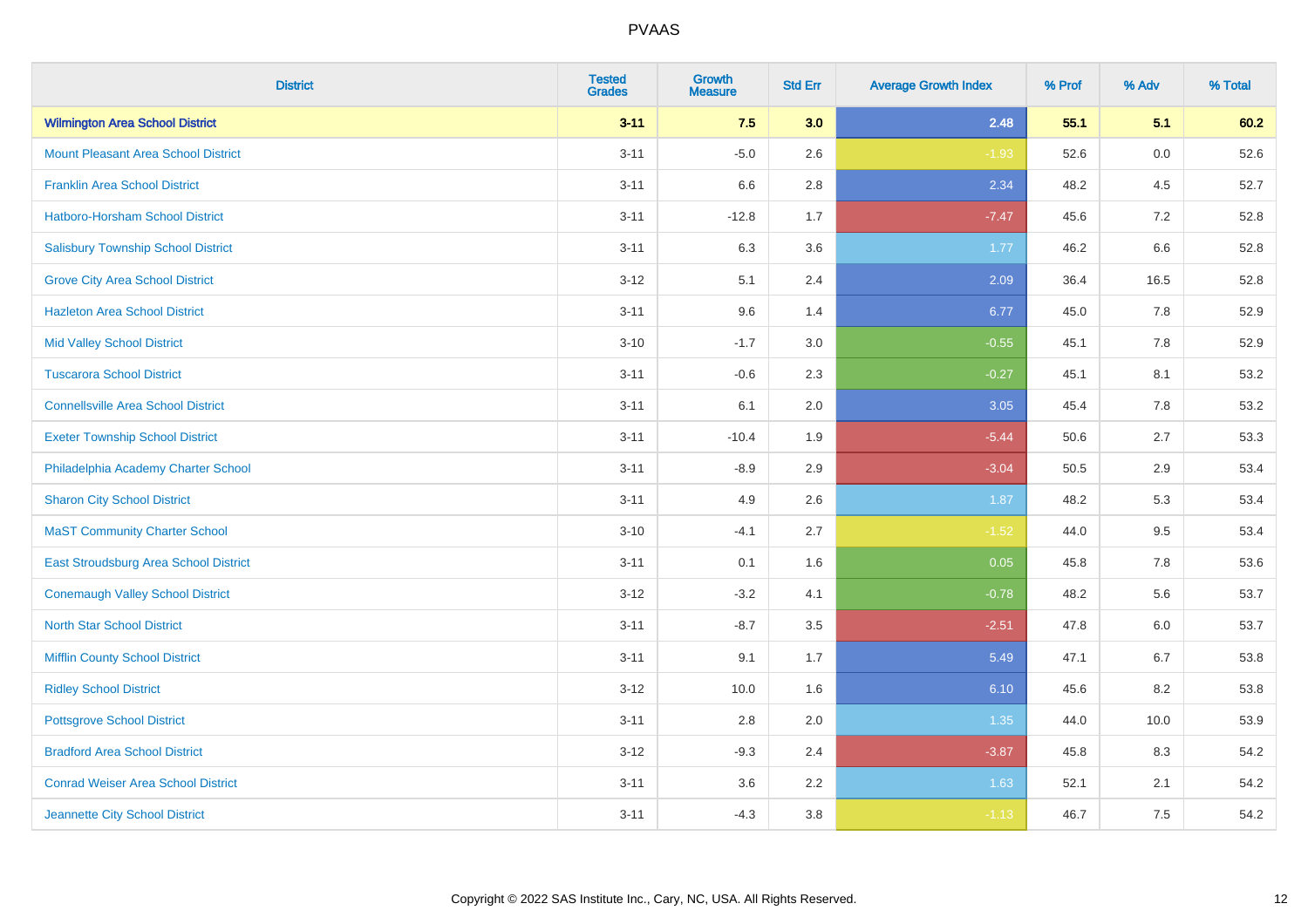| <b>District</b>                              | <b>Tested</b><br><b>Grades</b> | <b>Growth</b><br><b>Measure</b> | <b>Std Err</b> | <b>Average Growth Index</b> | % Prof | % Adv   | % Total |
|----------------------------------------------|--------------------------------|---------------------------------|----------------|-----------------------------|--------|---------|---------|
| <b>Wilmington Area School District</b>       | $3 - 11$                       | 7.5                             | 3.0            | 2.48                        | 55.1   | 5.1     | 60.2    |
| <b>Southern Tioga School District</b>        | $3 - 11$                       | $-11.5$                         | 2.7            | $-4.25$                     | 47.8   | $6.4\,$ | 54.3    |
| <b>Penncrest School District</b>             | $3 - 11$                       | 5.7                             | 2.2            | 2.57                        | 47.2   | 7.1     | 54.3    |
| <b>Athens Area School District</b>           | $3 - 11$                       | 1.6                             | 2.5            | 0.64                        | 46.9   | 7.6     | 54.5    |
| <b>Laurel Highlands School District</b>      | $3 - 11$                       | 4.3                             | 2.4            | 1.81                        | 44.9   | 9.6     | 54.5    |
| <b>Tunkhannock Area School District</b>      | $3 - 11$                       | 2.3                             | 2.2            | 1.01                        | 44.9   | 9.6     | 54.6    |
| <b>Yough School District</b>                 | $3 - 10$                       | $-6.6$                          | 2.7            | $-2.43$                     | 50.8   | 4.0     | 54.8    |
| Insight PA Cyber Charter School              | $3 - 11$                       | 0.7                             | 5.7            | 0.12                        | 50.0   | 4.8     | 54.8    |
| <b>Forest Hills School District</b>          | $3 - 11$                       | $-7.3$                          | 2.7            | $-2.74$                     | 41.1   | 13.7    | 54.8    |
| <b>Pennridge School District</b>             | $3 - 10$                       | $-16.8$                         | 1.4            | $-11.59$                    | 46.8   | 8.0     | 54.9    |
| <b>Blue Mountain School District</b>         | $3 - 10$                       | $-5.8$                          | 2.3            | $-2.56$                     | 46.6   | 8.5     | 55.1    |
| <b>York Academy Regional Charter School</b>  | $3 - 11$                       | 9.0                             | 5.0            | 1.79                        | 55.2   | 0.0     | 55.2    |
| Northern Tioga School District               | $3 - 12$                       | $-7.5$                          | 2.8            | $-2.64$                     | 54.0   | 1.2     | 55.2    |
| <b>Glendale School District</b>              | $3 - 10$                       | $-0.9$                          | 3.7            | $-0.24$                     | 50.0   | 5.4     | 55.4    |
| <b>Cornwall-Lebanon School District</b>      | $3 - 11$                       | 8.3                             | 1.6            | 5.08                        | 47.2   | 8.4     | 55.6    |
| <b>Elizabeth Forward School District</b>     | $3 - 11$                       | $-8.4$                          | 2.4            | $-3.41$                     | 51.7   | 4.0     | 55.7    |
| Altoona Area School District                 | $3-12$                         | 3.3                             | 1.6            | 1.99                        | 47.7   | 8.2     | 55.9    |
| <b>Iroquois School District</b>              | $3 - 11$                       | 13.1                            | 3.0            | 4.35                        | 48.2   | 7.8     | 56.0    |
| <b>Oley Valley School District</b>           | $3 - 11$                       | $-0.4$                          | 2.8            | $-0.15$                     | 43.1   | 12.9    | 56.0    |
| <b>Cheltenham School District</b>            | $3 - 11$                       | $-1.4$                          | 2.1            | $-0.67$                     | 46.1   | 10.0    | 56.1    |
| <b>Jersey Shore Area School District</b>     | $3 - 11$                       | 0.5                             | 2.6            | 0.21                        | 47.1   | 9.2     | 56.2    |
| <b>Tidioute Community Charter School</b>     | $3 - 11$                       | 5.7                             | 5.1            | 1.11                        | 34.4   | 21.9    | 56.2    |
| <b>Susquehanna Community School District</b> | $3 - 11$                       | $-2.8$                          | 4.2            | $-0.66$                     | 49.4   | 6.9     | 56.3    |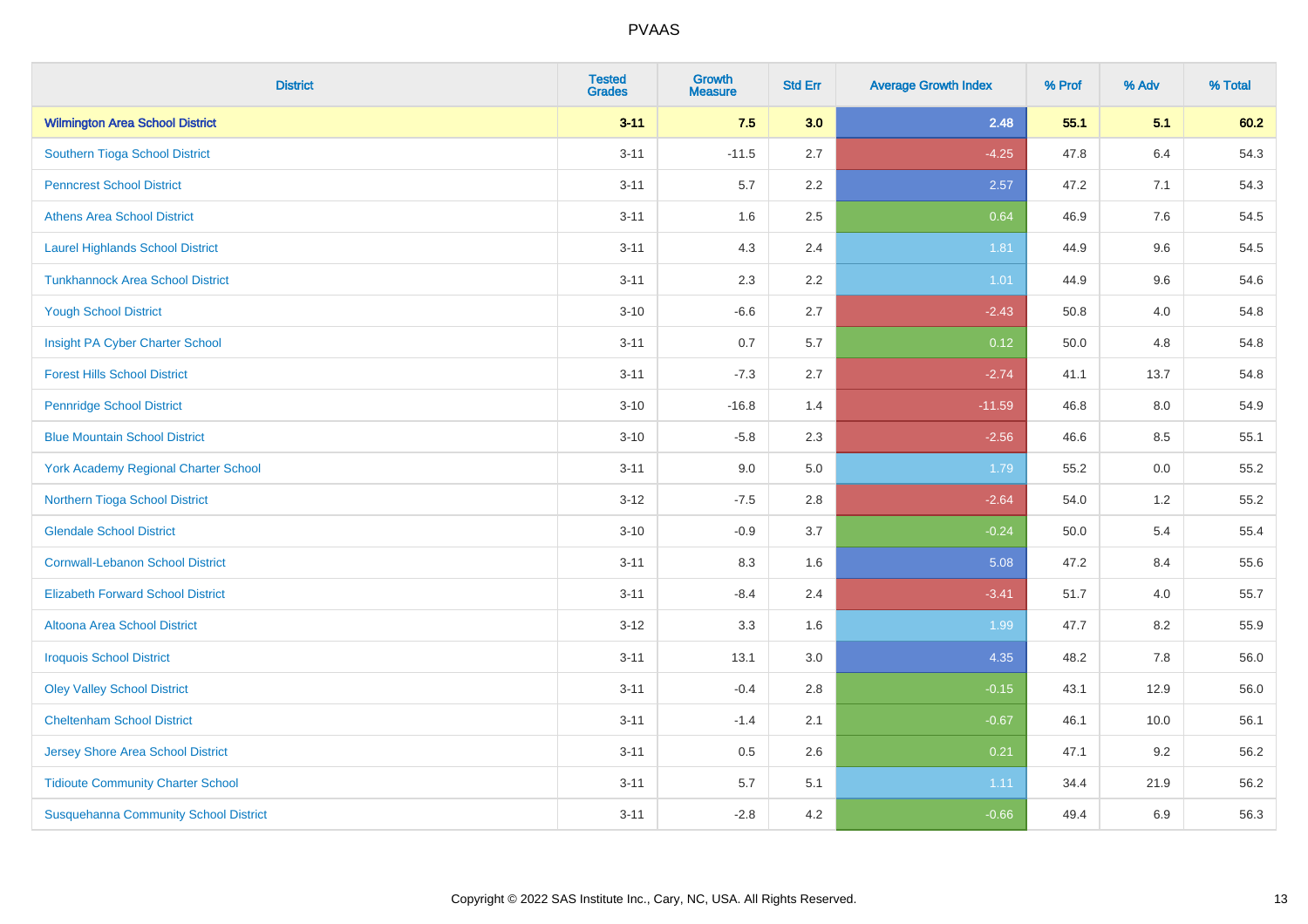| <b>District</b>                                    | <b>Tested</b><br><b>Grades</b> | <b>Growth</b><br><b>Measure</b> | <b>Std Err</b> | <b>Average Growth Index</b> | % Prof | % Adv   | % Total |
|----------------------------------------------------|--------------------------------|---------------------------------|----------------|-----------------------------|--------|---------|---------|
| <b>Wilmington Area School District</b>             | $3 - 11$                       | 7.5                             | 3.0            | 2.48                        | 55.1   | 5.1     | 60.2    |
| <b>Moniteau School District</b>                    | $3 - 11$                       | $-11.8$                         | 3.3            | $-3.56$                     | 50.0   | 6.3     | 56.3    |
| <b>Steel Valley School District</b>                | $3 - 11$                       | 6.5                             | 3.4            | 1.89                        | 50.7   | 5.6     | 56.3    |
| <b>Commonwealth Charter Academy Charter School</b> | $3 - 10$                       | 9.1                             | 1.9            | 4.90                        | 47.2   | 9.1     | 56.3    |
| <b>Loyalsock Township School District</b>          | $3 - 12$                       | 4.2                             | 2.8            | 1.47                        | 54.3   | 2.1     | 56.4    |
| <b>Whitehall-Coplay School District</b>            | $3 - 11$                       | 6.1                             | 1.8            | 3.45                        | 49.3   | 7.4     | 56.6    |
| <b>Bethlehem Area School District</b>              | $3 - 11$                       | 9.3                             | 1.1            | 8.15                        | 44.7   | 12.0    | 56.7    |
| <b>Allegheny-Clarion Valley School District</b>    | $3 - 10$                       | 7.8                             | 4.7            | 1.65                        | 53.3   | 3.3     | 56.7    |
| <b>Lehighton Area School District</b>              | $3 - 11$                       | $-1.6$                          | 2.3            | $-0.70$                     | 51.1   | 5.6     | 56.7    |
| South Side Area School District                    | $3 - 11$                       | $-1.6$                          | 3.3            | $-0.48$                     | 50.0   | 6.8     | 56.8    |
| <b>Millville Area School District</b>              | $3 - 12$                       | $-0.9$                          | 4.7            | $-0.18$                     | 51.4   | 5.4     | 56.8    |
| <b>Twin Valley School District</b>                 | $3 - 12$                       | $-3.6$                          | 2.1            | $-1.69$                     | 49.6   | 7.1     | 56.8    |
| <b>Waynesboro Area School District</b>             | $3 - 12$                       | $-6.1$                          | 1.9            | $-3.20$                     | 50.0   | $6.8\,$ | 56.8    |
| <b>Williamsport Area School District</b>           | $3 - 11$                       | 1.9                             | 1.8            | 1.04                        | 44.1   | 12.8    | 56.9    |
| <b>Brockway Area School District</b>               | $3 - 11$                       | 0.6                             | 3.6            | 0.16                        | 49.2   | 7.7     | 56.9    |
| Cambria Heights School District                    | $3 - 10$                       | $-4.1$                          | 3.1            | $-1.32$                     | 51.0   | $6.0\,$ | 57.0    |
| <b>Central Greene School District</b>              | $3 - 11$                       | $-1.6$                          | 2.8            | $-0.55$                     | 54.2   | 2.8     | 57.0    |
| <b>Keystone School District</b>                    | $3 - 11$                       | 3.1                             | 3.3            | 0.94                        | 50.6   | 6.5     | 57.1    |
| <b>Wilson Area School District</b>                 | $3 - 11$                       | 6.0                             | 2.6            | 2.30                        | 48.7   | 8.5     | 57.2    |
| <b>Valley Grove School District</b>                | $3 - 10$                       | $-3.7$                          | 3.7            | $-1.01$                     | 51.2   | 6.1     | 57.3    |
| <b>Brandywine Heights Area School District</b>     | $3 - 11$                       | $-4.9$                          | 2.7            | $-1.81$                     | 49.2   | 8.2     | 57.4    |
| <b>Armstrong School District</b>                   | $3 - 11$                       | 2.6                             | 1.7            | 1.53                        | 51.5   | 6.1     | 57.6    |
| <b>Cranberry Area School District</b>              | $3-12$                         | 9.2                             | 3.0            | 3.04                        | 47.5   | 10.2    | 57.6    |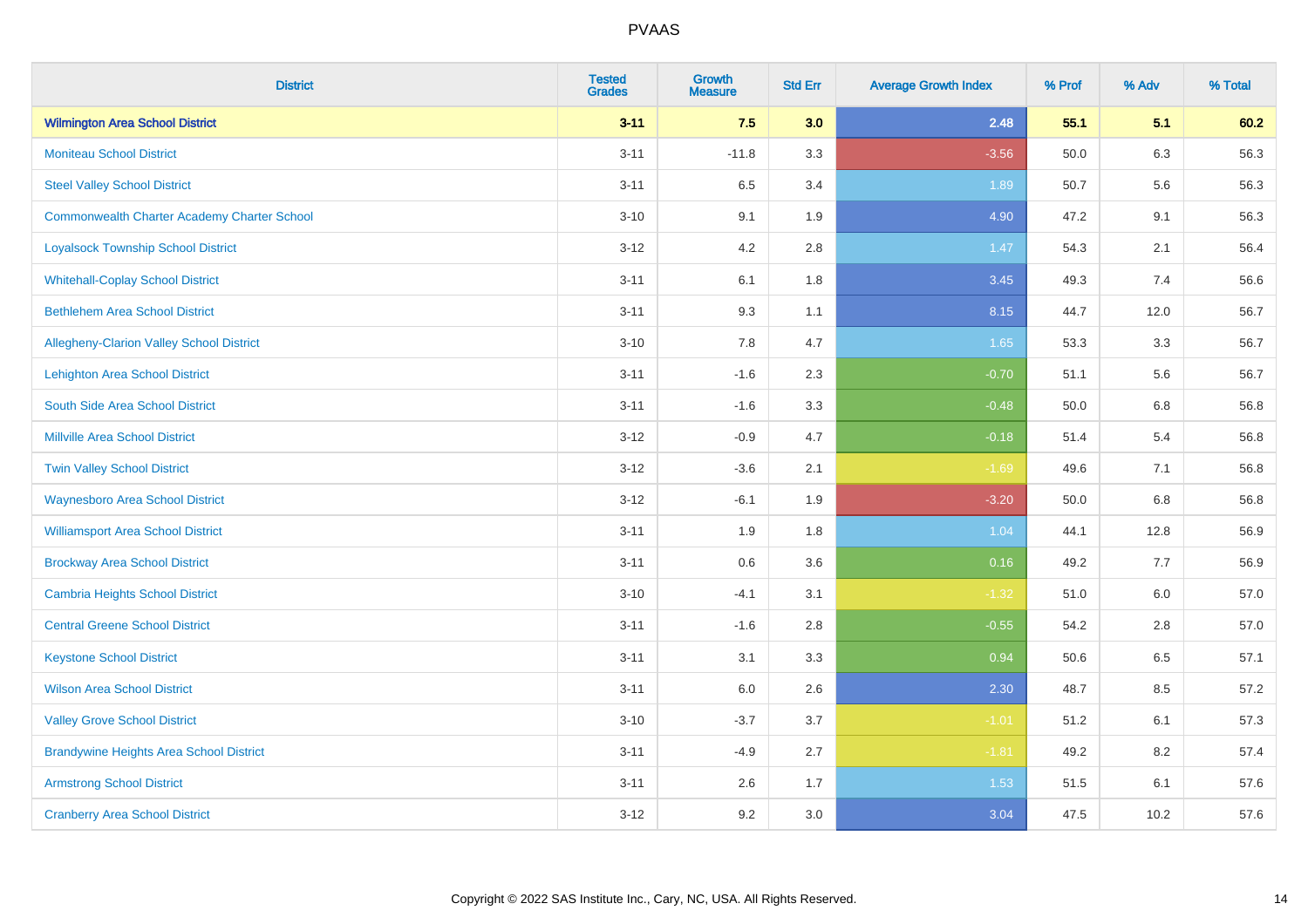| <b>District</b>                                 | <b>Tested</b><br><b>Grades</b> | <b>Growth</b><br><b>Measure</b> | <b>Std Err</b> | <b>Average Growth Index</b> | % Prof | % Adv | % Total |
|-------------------------------------------------|--------------------------------|---------------------------------|----------------|-----------------------------|--------|-------|---------|
| <b>Wilmington Area School District</b>          | $3 - 11$                       | 7.5                             | 3.0            | 2.48                        | 55.1   | 5.1   | 60.2    |
| <b>Eastern Lancaster County School District</b> | $3 - 12$                       | 4.5                             | 2.2            | 2.09                        | 46.3   | 11.4  | 57.6    |
| <b>Bald Eagle Area School District</b>          | $3 - 11$                       | $-2.1$                          | 2.7            | $-0.75$                     | 48.4   | 9.4   | 57.7    |
| <b>Susquenita School District</b>               | $3 - 11$                       | $-0.1$                          | 2.8            | $-0.01$                     | 47.7   | 10.1  | 57.8    |
| <b>Brentwood Borough School District</b>        | $3 - 11$                       | $-5.3$                          | 3.0            | $-1.72$                     | 52.0   | 6.1   | 58.2    |
| <b>Dover Area School District</b>               | $3 - 12$                       | $6.0\,$                         | 2.1            | 2.94                        | 52.2   | 6.0   | 58.2    |
| <b>Bellefonte Area School District</b>          | $3 - 11$                       | $-0.4$                          | 2.2            | $-0.17$                     | 47.6   | 10.6  | 58.2    |
| <b>Riverside Beaver County School District</b>  | $3 - 11$                       | $-14.0$                         | 3.0            | $-4.64$                     | 49.4   | 8.8   | 58.2    |
| <b>West York Area School District</b>           | $3 - 12$                       | 3.2                             | 2.3            | 1.38                        | 53.8   | 4.4   | 58.2    |
| <b>Commodore Perry School District</b>          | $3 - 11$                       | 3.2                             | 5.5            | 0.58                        | 58.3   | 0.0   | 58.3    |
| <b>Bedford Area School District</b>             | $3 - 11$                       | 2.5                             | 2.6            | 0.93                        | 48.5   | 10.0  | 58.5    |
| Johnsonburg Area School District                | $3 - 11$                       | $-14.1$                         | 3.9            | $-3.62$                     | 54.0   | 4.6   | 58.6    |
| <b>Shaler Area School District</b>              | $3 - 11$                       | $-0.8$                          | 1.9            | $-0.43$                     | 49.1   | 9.6   | 58.7    |
| <b>Western Wayne School District</b>            | $3 - 11$                       | 5.6                             | 2.9            | 1.93                        | 41.3   | 17.4  | 58.7    |
| <b>Ridgway Area School District</b>             | $3 - 11$                       | $-14.5$                         | 4.1            | $-3.56$                     | 49.0   | 9.8   | 58.8    |
| <b>Centennial School District</b>               | $3 - 10$                       | 7.1                             | 1.7            | 4.29                        | 50.1   | 8.7   | 58.9    |
| Southern Columbia Area School District          | $3 - 11$                       | $-14.6$                         | 3.0            | $-4.92$                     | 55.0   | 4.0   | 59.0    |
| <b>Reynolds School District</b>                 | $3 - 10$                       | 0.5                             | 3.4            | 0.16                        | 52.1   | 7.0   | 59.2    |
| <b>Carbondale Area School District</b>          | $3 - 10$                       | 7.4                             | 3.3            | 2.25                        | 56.6   | 2.6   | 59.2    |
| <b>Gettysburg Area School District</b>          | $3 - 11$                       | $-4.0$                          | 2.1            | $-1.89$                     | 45.3   | 14.0  | 59.3    |
| Millersburg Area School District                | $3 - 11$                       | 6.2                             | 3.8            | 1.63                        | 51.8   | 7.4   | 59.3    |
| <b>Somerset Area School District</b>            | $3 - 11$                       | $-4.4$                          | 2.3            | $-1.93$                     | 44.4   | 14.9  | 59.3    |
| <b>Sayre Area School District</b>               | $3 - 11$                       | 11.2                            | 3.5            | 3.20                        | 52.2   | 7.5   | 59.7    |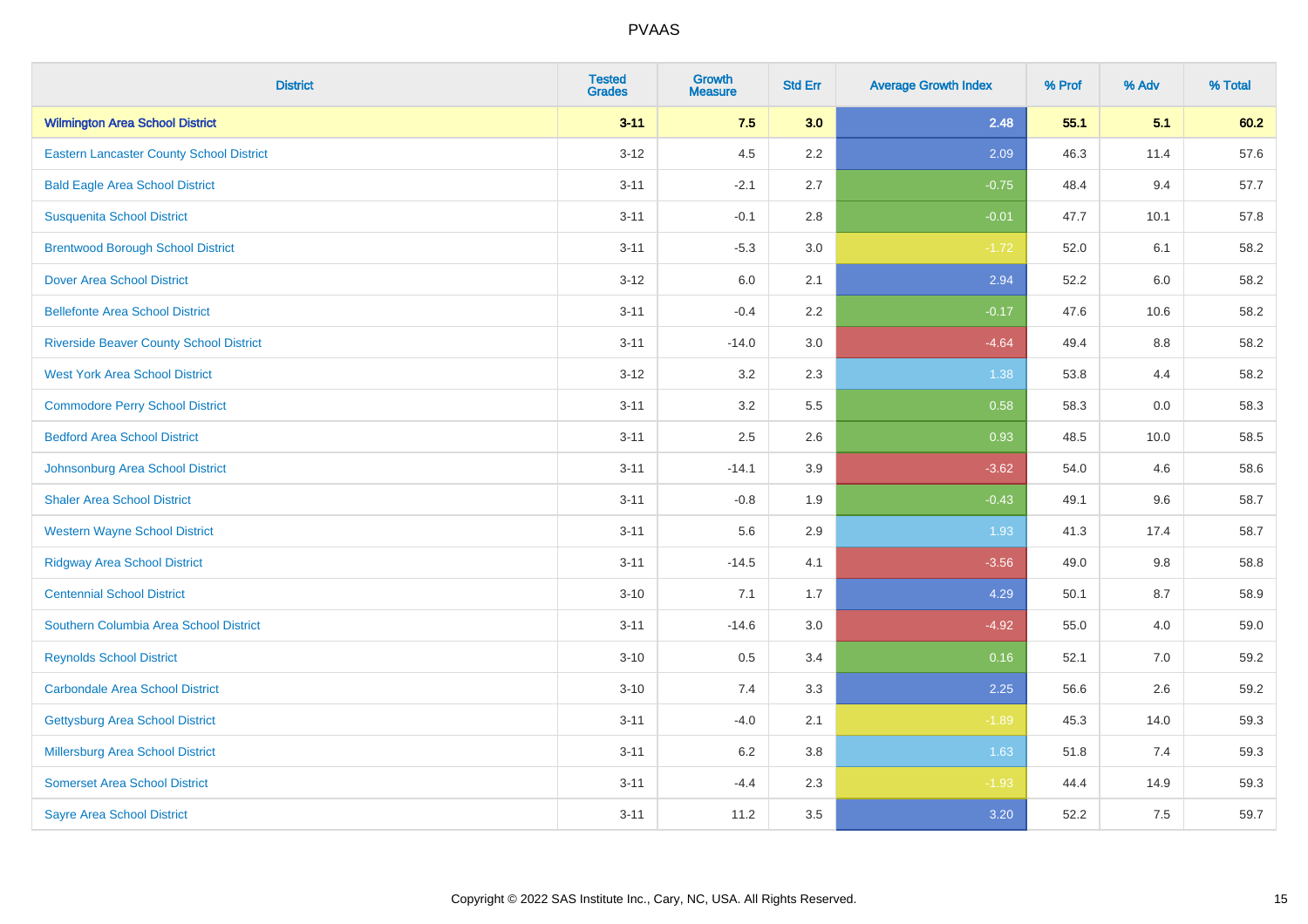| <b>District</b>                               | <b>Tested</b><br><b>Grades</b> | <b>Growth</b><br><b>Measure</b> | <b>Std Err</b> | <b>Average Growth Index</b> | % Prof | % Adv   | % Total |
|-----------------------------------------------|--------------------------------|---------------------------------|----------------|-----------------------------|--------|---------|---------|
| <b>Wilmington Area School District</b>        | $3 - 11$                       | 7.5                             | 3.0            | 2.48                        | 55.1   | 5.1     | 60.2    |
| <b>Old Forge School District</b>              | $3 - 12$                       | $-5.9$                          | 3.4            | $-1.73$                     | 52.9   | 7.1     | 60.0    |
| <b>Apollo-Ridge School District</b>           | $3-12$                         | $-4.7$                          | 3.7            | $-1.24$                     | 50.0   | 10.0    | 60.0    |
| <b>Central Fulton School District</b>         | $3 - 11$                       | $-0.5$                          | 3.5            | $-0.14$                     | 51.4   | 8.6     | 60.0    |
| <b>Clarion Area School District</b>           | $3 - 11$                       | 10.3                            | 4.1            | 2.51                        | 45.4   | 14.6    | 60.0    |
| <b>Trinity Area School District</b>           | $3 - 11$                       | $-5.4$                          | 2.0            | $-2.71$                     | 48.3   | 11.8    | 60.1    |
| <b>Plum Borough School District</b>           | $3 - 11$                       | $-11.3$                         | 2.2            | $-5.19$                     | 51.1   | $9.0\,$ | 60.1    |
| <b>Wilmington Area School District</b>        | $3 - 11$                       | 7.5                             | 3.0            | 2.48                        | 55.1   | 5.1     | 60.2    |
| <b>Eastern Lebanon County School District</b> | $3 - 11$                       | 8.6                             | 2.2            | 3.84                        | 48.8   | 11.4    | 60.3    |
| <b>Carlisle Area School District</b>          | $3 - 11$                       | $-5.3$                          | 1.9            | $-2.81$                     | 54.0   | 6.3     | 60.3    |
| <b>Fort Cherry School District</b>            | $3 - 10$                       | $-5.9$                          | 3.8            | $-1.56$                     | 55.2   | $5.2\,$ | 60.3    |
| <b>Greenville Area School District</b>        | $3 - 11$                       | 0.7                             | 2.9            | 0.26                        | 53.4   | 6.9     | 60.3    |
| <b>Mohawk Area School District</b>            | $3 - 11$                       | $-7.5$                          | 3.1            | $-2.45$                     | 49.4   | 11.0    | 60.4    |
| <b>Spring Cove School District</b>            | $3 - 11$                       | 3.4                             | 2.5            | 1.33                        | 47.8   | 12.7    | 60.4    |
| <b>Palisades School District</b>              | $3 - 11$                       | $-8.7$                          | 2.8            | $-3.06$                     | 53.8   | 6.7     | 60.5    |
| <b>Punxsutawney Area School District</b>      | $3 - 11$                       | 4.2                             | 2.9            | 1.45                        | 55.0   | 5.5     | 60.6    |
| <b>Octorara Area School District</b>          | $3 - 11$                       | 9.1                             | 2.4            | 3.82                        | 52.1   | 8.5     | 60.6    |
| <b>Central Dauphin School District</b>        | $3 - 11$                       | 4.4                             | 1.3            | 3.32                        | 53.3   | 7.4     | 60.7    |
| <b>Mcguffey School District</b>               | $3 - 11$                       | 2.1                             | 2.6            | 0.81                        | 57.7   | 3.1     | 60.8    |
| <b>Montgomery Area School District</b>        | $3 - 11$                       | 10.7                            | 3.6            | 2.96                        | 48.7   | 12.4    | 61.1    |
| Ambridge Area School District                 | $3 - 12$                       | 9.1                             | 2.6            | 3.46                        | 50.4   | 10.7    | 61.1    |
| <b>Wellsboro Area School District</b>         | $3 - 11$                       | $-12.4$                         | 3.0            | $-4.11$                     | 49.2   | 11.9    | 61.1    |
| <b>Rose Tree Media School District</b>        | $3 - 10$                       | $-25.6$                         | 2.4            | $-10.76$                    | 54.8   | 6.4     | 61.2    |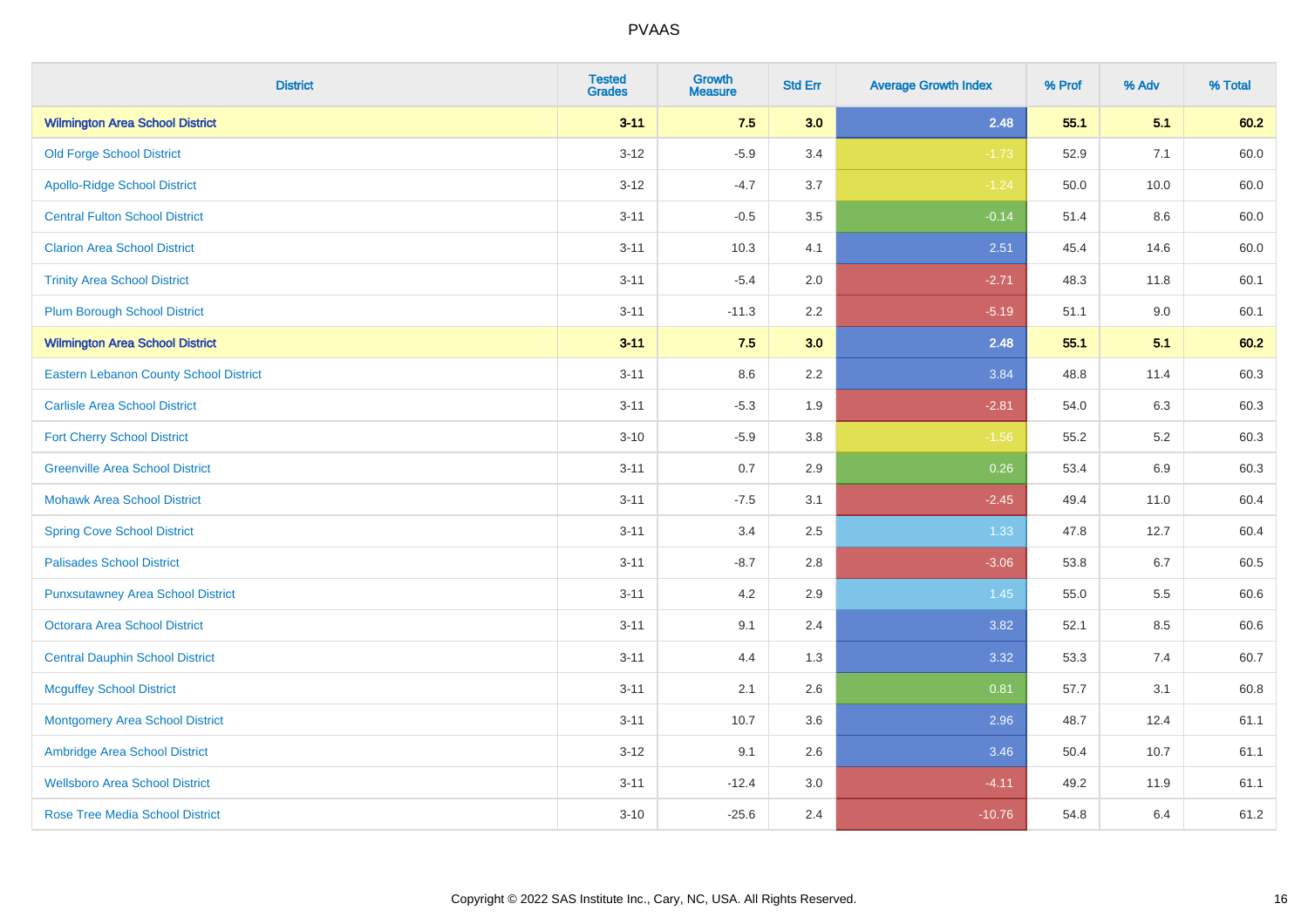| <b>District</b>                                | <b>Tested</b><br><b>Grades</b> | <b>Growth</b><br><b>Measure</b> | <b>Std Err</b> | <b>Average Growth Index</b> | % Prof | % Adv   | % Total |
|------------------------------------------------|--------------------------------|---------------------------------|----------------|-----------------------------|--------|---------|---------|
| <b>Wilmington Area School District</b>         | $3 - 11$                       | 7.5                             | 3.0            | 2.48                        | 55.1   | 5.1     | 60.2    |
| <b>Elizabethtown Area School District</b>      | $3 - 12$                       | $-0.9$                          | 1.9            | $-0.47$                     | 50.0   | 11.2    | 61.2    |
| <b>Conewago Valley School District</b>         | $3 - 12$                       | $-0.9$                          | 2.0            | $-0.45$                     | 51.7   | 9.6     | 61.3    |
| South Eastern School District                  | $3 - 11$                       | 0.9                             | 2.4            | 0.39                        | 54.8   | 6.6     | 61.4    |
| <b>Karns City Area School District</b>         | $3 - 11$                       | $-6.0$                          | 2.9            | $-2.03$                     | 53.1   | 8.3     | 61.5    |
| <b>Union Area School District</b>              | $3 - 11$                       | 1.9                             | 4.3            | 0.44                        | 61.5   | 0.0     | 61.5    |
| <b>Newport School District</b>                 | $3 - 12$                       | 1.4                             | 3.5            | 0.41                        | 51.5   | 10.3    | 61.8    |
| <b>Lower Dauphin School District</b>           | $3 - 11$                       | $0.6\,$                         | 1.9            | 0.33                        | 49.2   | 12.6    | 61.8    |
| <b>Fairfield Area School District</b>          | $3 - 11$                       | $-5.6$                          | 3.4            | $-1.66$                     | 57.9   | 4.0     | 61.8    |
| <b>Everett Area School District</b>            | $3 - 11$                       | 5.0                             | 3.4            | 1.47                        | 60.5   | 1.3     | 61.8    |
| <b>Upper Moreland Township School District</b> | $3 - 11$                       | $-5.0$                          | 2.2            | $-2.31$                     | 57.9   | 4.0     | 61.9    |
| <b>Line Mountain School District</b>           | $3 - 11$                       | 4.1                             | 3.2            | 1.27                        | 52.9   | 9.2     | 62.1    |
| <b>Homer-Center School District</b>            | $3 - 11$                       | 9.7                             | 3.6            | 2.70                        | 45.1   | 17.2    | 62.3    |
| <b>Palmerton Area School District</b>          | $3 - 11$                       | $-1.2$                          | 3.0            | $-0.39$                     | 57.4   | 5.0     | 62.4    |
| <b>Hopewell Area School District</b>           | $3 - 11$                       | 2.6                             | 2.7            | 0.97                        | 58.4   | 4.0     | 62.4    |
| <b>Dallas School District</b>                  | $3 - 11$                       | $-2.5$                          | 2.2            | $-1.12$                     | 54.9   | 7.6     | 62.4    |
| <b>Otto-Eldred School District</b>             | $3 - 11$                       | $-0.7$                          | 4.2            | $-0.15$                     | 56.2   | $6.2\,$ | 62.5    |
| <b>Daniel Boone Area School District</b>       | $3 - 12$                       | 5.7                             | 2.0            | 2.88                        | 51.0   | 11.5    | 62.6    |
| Pen Argyl Area School District                 | $3 - 12$                       | 9.2                             | 2.7            | 3.46                        | 50.0   | 12.6    | 62.6    |
| <b>Windber Area School District</b>            | $3 - 11$                       | $-7.2$                          | 3.2            | $-2.24$                     | 55.4   | 7.2     | 62.6    |
| <b>Pleasant Valley School District</b>         | $3 - 11$                       | 3.1                             | 2.0            | 1.57                        | 57.2   | 5.5     | 62.8    |
| <b>Berlin Brothersvalley School District</b>   | $3 - 11$                       | 4.0                             | 4.2            | 0.96                        | 48.8   | 14.0    | 62.8    |
| Northwestern Lehigh School District            | $3 - 11$                       | 2.2                             | 2.3            | 0.93                        | 53.3   | 9.7     | 63.0    |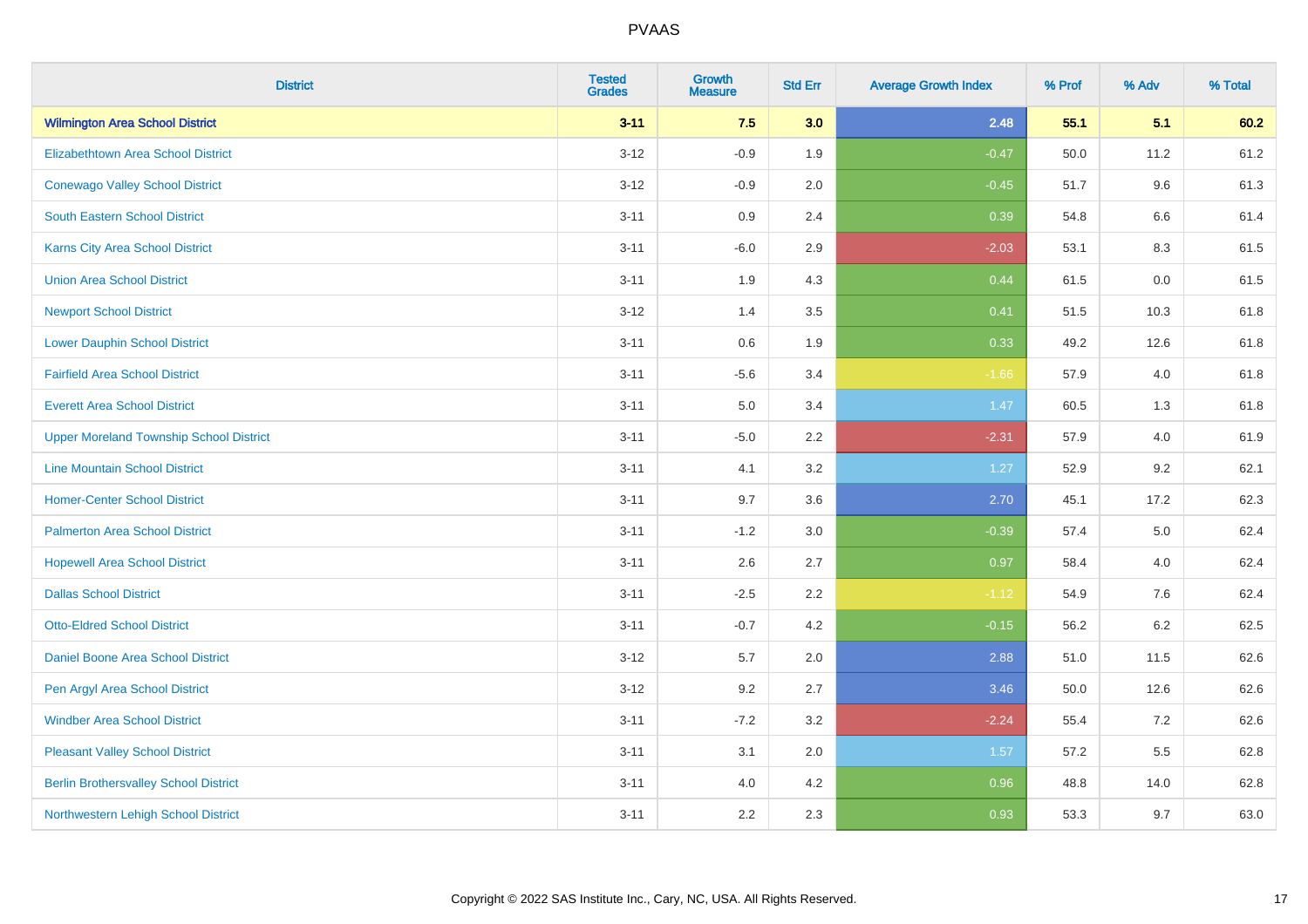| <b>District</b>                               | <b>Tested</b><br><b>Grades</b> | <b>Growth</b><br><b>Measure</b> | <b>Std Err</b> | <b>Average Growth Index</b> | % Prof | % Adv | % Total |
|-----------------------------------------------|--------------------------------|---------------------------------|----------------|-----------------------------|--------|-------|---------|
| <b>Wilmington Area School District</b>        | $3 - 11$                       | 7.5                             | 3.0            | 2.48                        | 55.1   | 5.1   | 60.2    |
| <b>Western Beaver County School District</b>  | $3 - 11$                       | $-7.8$                          | 4.2            | $-1.87$                     | 56.5   | 6.5   | 63.0    |
| Northampton Area School District              | $3 - 11$                       | 4.0                             | 1.6            | 2.51                        | 52.3   | 10.8  | 63.1    |
| <b>Charleroi School District</b>              | $3 - 11$                       | $-2.6$                          | 3.0            | $-0.86$                     | 55.7   | 7.4   | 63.1    |
| <b>Chartiers Valley School District</b>       | $3 - 11$                       | $-1.7$                          | 2.0            | $-0.81$                     | 54.7   | 8.4   | 63.1    |
| <b>Lake-Lehman School District</b>            | $3 - 11$                       | 10.8                            | 2.7            | 3.93                        | 55.3   | 7.9   | 63.2    |
| <b>Kennett Consolidated School District</b>   | $3 - 11$                       | 4.8                             | 1.8            | 2.61                        | 52.5   | 10.7  | 63.2    |
| <b>Bermudian Springs School District</b>      | $3 - 11$                       | $-5.5$                          | 2.9            | $-1.94$                     | 56.4   | 6.8   | 63.2    |
| <b>Shippensburg Area School District</b>      | $3 - 11$                       | 9.3                             | 1.9            | 4.84                        | 53.1   | 10.2  | 63.3    |
| <b>Warwick School District</b>                | $3 - 11$                       | 5.2                             | 1.9            | 2.76                        | 46.4   | 17.0  | 63.3    |
| <b>Lakeview School District</b>               | $3 - 11$                       | $-0.9$                          | 3.7            | $-0.24$                     | 60.3   | 3.2   | 63.5    |
| <b>Clarion-Limestone Area School District</b> | $3 - 12$                       | $-2.5$                          | 4.1            | $-0.60$                     | 56.8   | 6.8   | 63.6    |
| Southeastern Greene School District           | $3 - 10$                       | 3.3                             | 4.6            | 0.72                        | 57.6   | 6.1   | 63.6    |
| <b>Bentworth School District</b>              | $3 - 11$                       | 5.7                             | 3.2            | 1.75                        | 44.2   | 19.5  | 63.6    |
| <b>West Shore School District</b>             | $3 - 12$                       | 5.0                             | 1.4            | 3.59                        | 54.2   | 9.4   | 63.6    |
| <b>Avella Area School District</b>            | $3 - 12$                       | $-0.3$                          | 4.7            | $-0.05$                     | 49.3   | 14.5  | 63.8    |
| <b>Upper Adams School District</b>            | $3 - 11$                       | 1.3                             | 2.9            | 0.47                        | 55.2   | 8.6   | 63.8    |
| <b>Coudersport Area School District</b>       | $3 - 11$                       | 7.7                             | 3.7            | 2.06                        | 55.7   | 8.2   | 63.9    |
| <b>Southmoreland School District</b>          | $3 - 11$                       | $-8.3$                          | 3.6            | $-2.32$                     | 56.8   | 7.2   | 64.0    |
| <b>Harbor Creek School District</b>           | $3 - 11$                       | $-7.1$                          | 2.7            | $-2.67$                     | 48.8   | 15.2  | 64.0    |
| <b>Mercer Area School District</b>            | $3 - 11$                       | $-0.2$                          | 3.3            | $-0.06$                     | 56.0   | 8.0   | 64.0    |
| <b>Ephrata Area School District</b>           | $3 - 11$                       | 5.6                             | 1.8            | 3.12                        | 54.7   | 9.5   | 64.2    |
| <b>Chartiers-Houston School District</b>      | $3 - 10$                       | $-8.6$                          | 3.5            | $-2.41$                     | 59.7   | 4.5   | 64.2    |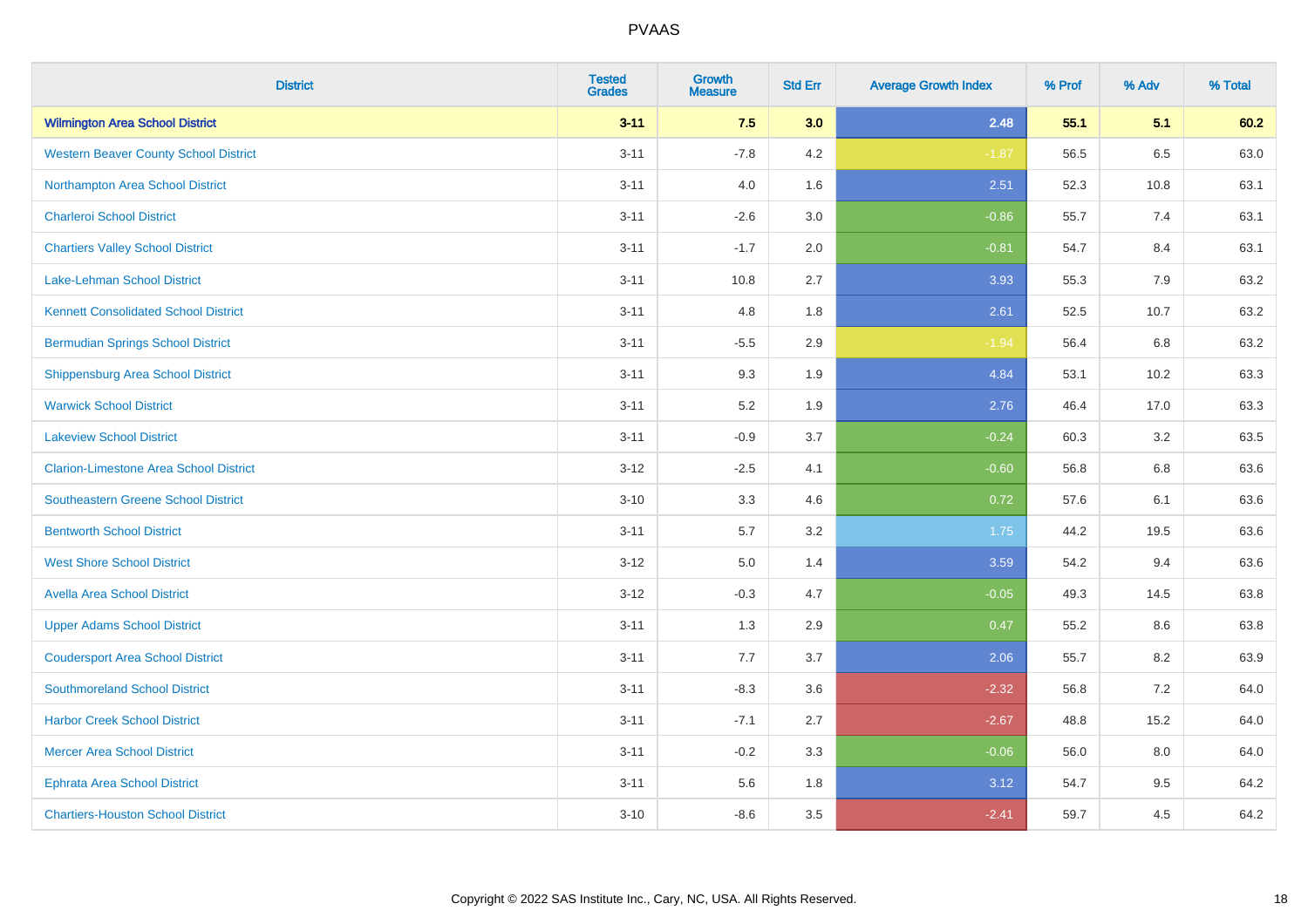| <b>District</b>                             | <b>Tested</b><br><b>Grades</b> | <b>Growth</b><br><b>Measure</b> | <b>Std Err</b> | <b>Average Growth Index</b> | % Prof | % Adv   | % Total |
|---------------------------------------------|--------------------------------|---------------------------------|----------------|-----------------------------|--------|---------|---------|
| <b>Wilmington Area School District</b>      | $3 - 11$                       | 7.5                             | 3.0            | 2.48                        | 55.1   | 5.1     | 60.2    |
| <b>Dubois Area School District</b>          | $3 - 11$                       | $-6.2$                          | 2.0            | $-3.07$                     | 50.9   | 13.4    | 64.3    |
| <b>Belmont Charter School</b>               | $3 - 10$                       | 16.0                            | 6.5            | 2.45                        | 64.3   | 0.0     | 64.3    |
| <b>Avonworth School District</b>            | $3 - 10$                       | $-12.6$                         | 3.1            | $-4.01$                     | 59.8   | 4.6     | 64.4    |
| <b>Penn Manor School District</b>           | $3 - 11$                       | $-0.4$                          | 1.6            | $-0.25$                     | 51.9   | 12.6    | 64.5    |
| <b>Albert Gallatin Area School District</b> | $3 - 11$                       | $-0.8$                          | 2.4            | $-0.32$                     | 54.5   | 10.0    | 64.6    |
| Shenango Area School District               | $3 - 11$                       | $-2.6$                          | 3.3            | $-0.79$                     | 50.6   | 13.9    | 64.6    |
| <b>Wyoming Area School District</b>         | $3 - 10$                       | $-1.3$                          | 2.6            | $-0.50$                     | 53.8   | 10.8    | 64.6    |
| <b>Blackhawk School District</b>            | $3 - 11$                       | 4.7                             | 2.3            | 2.01                        | 55.8   | 8.8     | 64.6    |
| <b>Montoursville Area School District</b>   | $3-12$                         | 10.8                            | 2.5            | 4.24                        | 44.6   | 20.1    | 64.8    |
| <b>Manheim Central School District</b>      | $3 - 11$                       | 2.1                             | 2.1            | 1.01                        | 53.2   | 11.6    | 64.8    |
| Lampeter-Strasburg School District          | $3 - 12$                       | $-8.6$                          | 2.0            | $-4.33$                     | 55.1   | $9.8\,$ | 64.8    |
| <b>Cocalico School District</b>             | $3 - 11$                       | 10.6                            | 2.0            | 5.18                        | 50.8   | 14.1    | 64.8    |
| 21st Century Cyber Charter School           | $6 - 12$                       | 5.7                             | 2.3            | 2.50                        | 56.7   | 8.3     | 65.0    |
| Penns Valley Area School District           | $3-12$                         | 14.0                            | 2.9            | 4.80                        | 41.9   | 23.1    | 65.0    |
| <b>West Perry School District</b>           | $3 - 11$                       | 12.5                            | 2.5            | 4.99                        | 56.6   | 8.4     | 65.0    |
| <b>Fleetwood Area School District</b>       | $3 - 10$                       | 12.2                            | 2.2            | 5.68                        | 53.5   | 11.6    | 65.2    |
| <b>Bellwood-Antis School District</b>       | $3 - 10$                       | $-1.2$                          | 3.2            | $-0.39$                     | 55.1   | 10.1    | 65.2    |
| Saint Marys Area School District            | $3 - 11$                       | 7.8                             | 2.6            | 3.04                        | 57.0   | 8.2     | 65.2    |
| <b>Schuylkill Valley School District</b>    | $3 - 11$                       | 1.4                             | 2.5            | 0.56                        | 55.1   | 10.2    | 65.3    |
| <b>Allegheny Valley School District</b>     | $3 - 11$                       | 8.5                             | 3.9            | 2.17                        | 53.1   | 12.2    | 65.3    |
| <b>Wayne Highlands School District</b>      | $3 - 11$                       | 7.8                             | 2.4            | 3.23                        | 52.3   | 13.1    | 65.4    |
| <b>Keystone Oaks School District</b>        | $3 - 11$                       | 5.5                             | 2.6            | 2.07                        | 53.2   | 12.1    | 65.4    |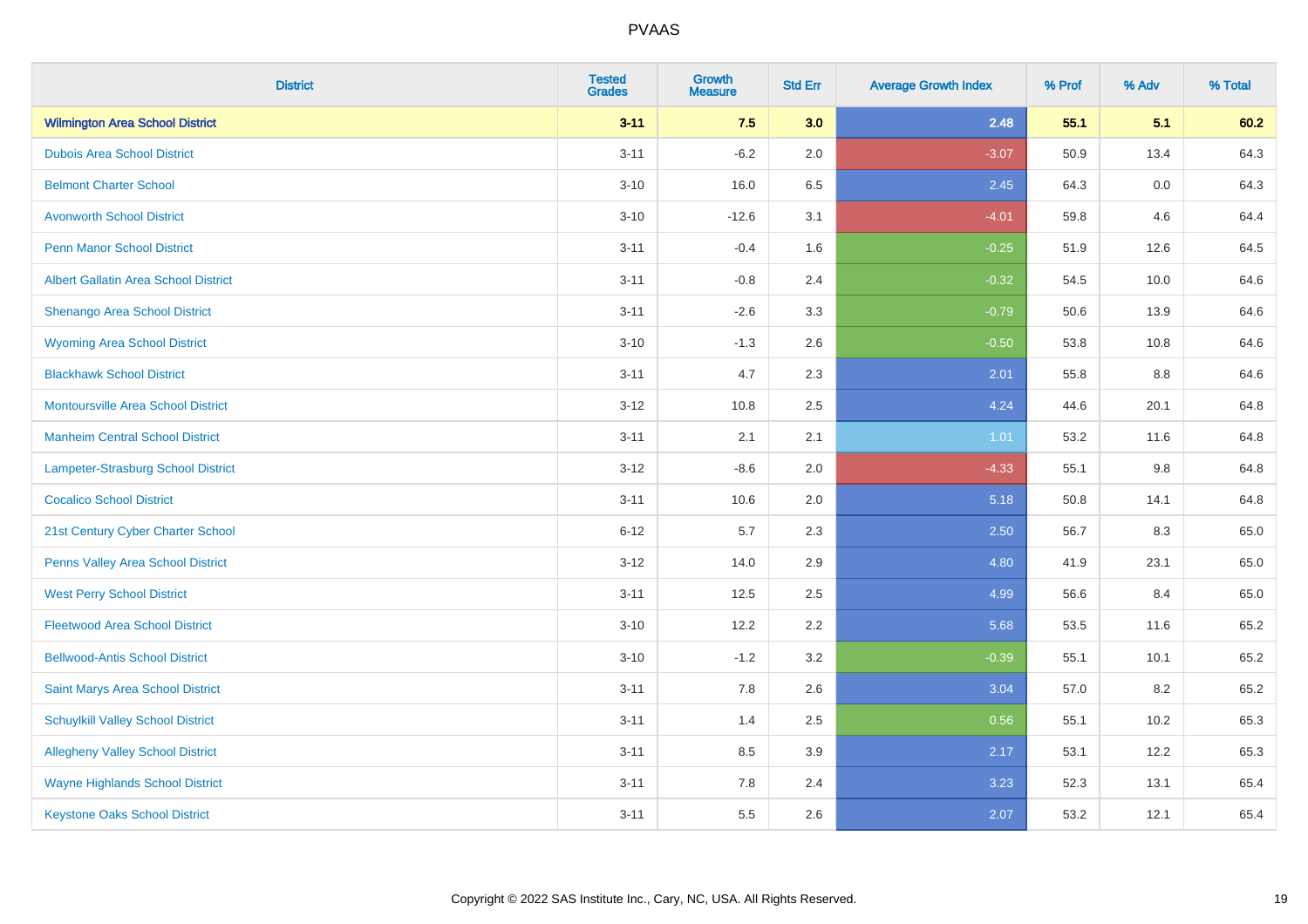| <b>District</b>                             | <b>Tested</b><br><b>Grades</b> | <b>Growth</b><br><b>Measure</b> | <b>Std Err</b> | <b>Average Growth Index</b> | % Prof | % Adv | % Total |
|---------------------------------------------|--------------------------------|---------------------------------|----------------|-----------------------------|--------|-------|---------|
| <b>Wilmington Area School District</b>      | $3 - 11$                       | 7.5                             | 3.0            | 2.48                        | 55.1   | 5.1   | 60.2    |
| <b>Littlestown Area School District</b>     | $3 - 11$                       | 11.4                            | 2.5            | 4.62                        | 55.2   | 10.4  | 65.6    |
| <b>Slippery Rock Area School District</b>   | $3 - 11$                       | $-6.3$                          | 2.5            | $-2.51$                     | 56.2   | 9.5   | 65.7    |
| <b>Central Valley School District</b>       | $3 - 10$                       | 4.8                             | 2.4            | 1.98                        | 56.9   | 9.0   | 65.9    |
| <b>Gateway School District</b>              | $3 - 11$                       | 0.8                             | 2.2            | 0.38                        | 52.1   | 13.8  | 65.9    |
| <b>Central Cambria School District</b>      | $3 - 11$                       | $3.0\,$                         | 2.5            | 1.17                        | 56.2   | 9.7   | 66.0    |
| Indiana Area School District                | $3 - 11$                       | $-5.3$                          | 2.3            | $-2.28$                     | 47.6   | 18.4  | 66.1    |
| <b>Wyalusing Area School District</b>       | $3 - 12$                       | 8.8                             | 3.3            | 2.68                        | 54.6   | 11.7  | 66.2    |
| <b>Springfield Township School District</b> | $3 - 11$                       | $-18.9$                         | 3.2            | $-5.88$                     | 62.6   | 3.6   | 66.3    |
| <b>Boyertown Area School District</b>       | $3 - 11$                       | $-4.7$                          | 1.5            | $-3.17$                     | 55.2   | 11.3  | 66.5    |
| <b>Quakertown Community School District</b> | $3-12$                         | $-4.4$                          | 1.6            | $-2.70$                     | 56.5   | 10.0  | 66.6    |
| <b>New Brighton Area School District</b>    | $3 - 11$                       | 4.6                             | 3.1            | 1.47                        | 60.9   | 5.8   | 66.7    |
| <b>Oswayo Valley School District</b>        | $3 - 12$                       | 8.5                             | 5.0            | 1.68                        | 50.0   | 16.7  | 66.7    |
| <b>Hanover Public School District</b>       | $3 - 11$                       | 5.2                             | 2.8            | 1.83                        | 52.2   | 14.4  | 66.7    |
| Pennsylvania Leadership Charter School      | $3 - 11$                       | 4.6                             | 2.2            | 2.13                        | 55.4   | 11.2  | 66.7    |
| <b>Belle Vernon Area School District</b>    | $3 - 11$                       | 6.5                             | 2.6            | 2.44                        | 55.6   | 11.1  | 66.7    |
| <b>Hermitage School District</b>            | $3 - 12$                       | 3.8                             | 2.4            | 1.60                        | 57.5   | 9.3   | 66.8    |
| Selinsgrove Area School District            | $3 - 12$                       | 8.3                             | 2.3            | 3.54                        | 56.8   | 10.0  | 66.8    |
| <b>United School District</b>               | $3 - 11$                       | 2.1                             | 3.4            | 0.63                        | 60.3   | 6.6   | 66.9    |
| <b>Central York School District</b>         | $3 - 12$                       | 12.3                            | 1.7            | 7.20                        | 55.5   | 11.5  | 67.0    |
| <b>Baldwin-Whitehall School District</b>    | $3 - 11$                       | 1.8                             | 1.9            | 0.94                        | 58.6   | 8.6   | 67.1    |
| <b>Wilson School District</b>               | $3 - 12$                       | 8.8                             | 1.5            | 5.96                        | 52.6   | 14.6  | 67.2    |
| <b>Perkiomen Valley School District</b>     | $3 - 11$                       | $-3.5$                          | 1.6            | $-2.18$                     | 53.8   | 13.4  | 67.2    |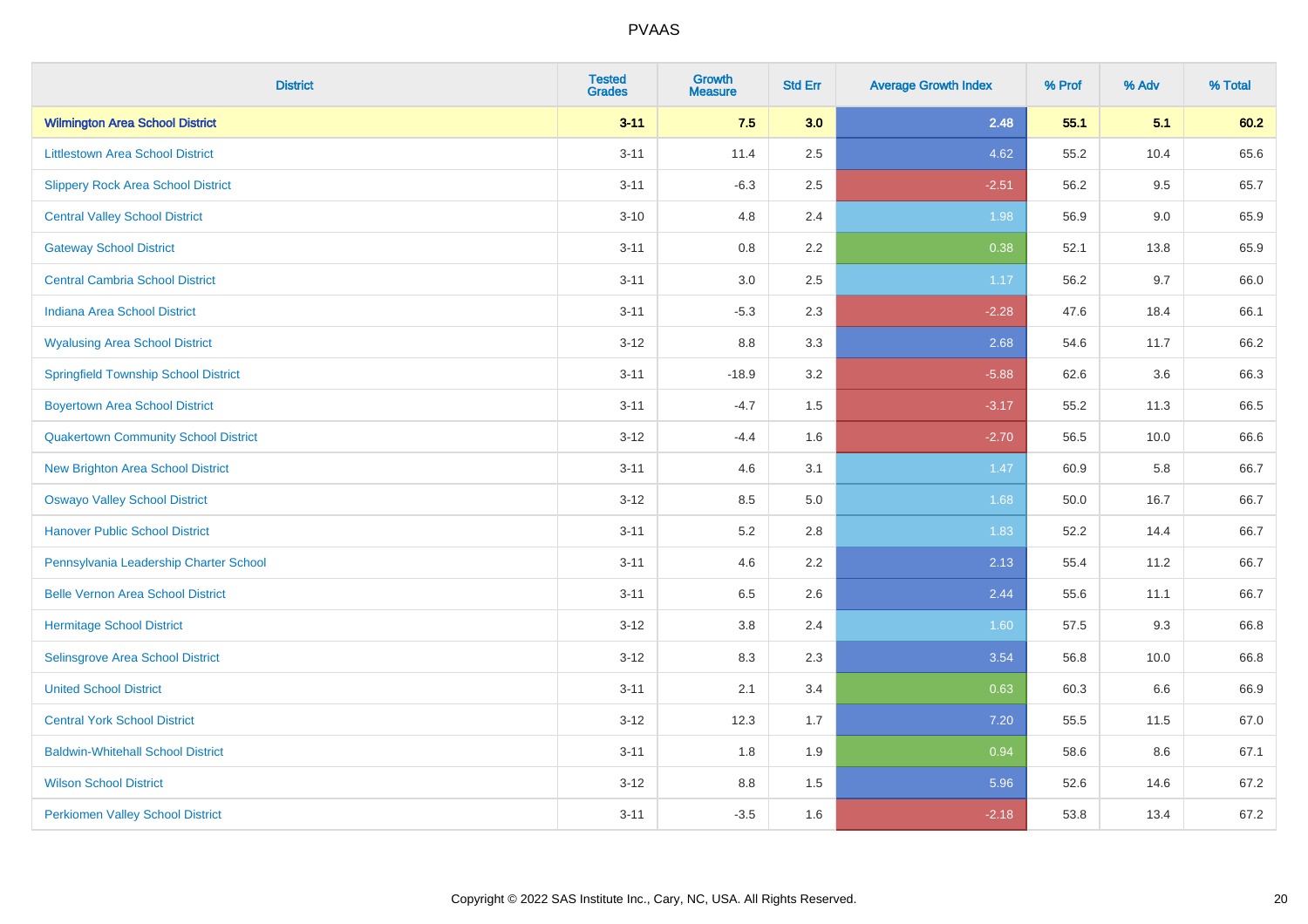| <b>District</b>                                 | <b>Tested</b><br><b>Grades</b> | <b>Growth</b><br><b>Measure</b> | <b>Std Err</b> | <b>Average Growth Index</b> | % Prof | % Adv | % Total |
|-------------------------------------------------|--------------------------------|---------------------------------|----------------|-----------------------------|--------|-------|---------|
| <b>Wilmington Area School District</b>          | $3 - 11$                       | 7.5                             | 3.0            | 2.48                        | 55.1   | 5.1   | 60.2    |
| <b>General Mclane School District</b>           | $3 - 11$                       | 3.1                             | 2.9            | 1.07                        | 62.3   | 4.9   | 67.2    |
| <b>South Park School District</b>               | $3 - 11$                       | $-11.3$                         | 2.7            | $-4.23$                     | 53.5   | 13.7  | 67.3    |
| <b>East Penn School District</b>                | $3 - 11$                       | 4.1                             | 1.3            | 3.27                        | 55.8   | 11.5  | 67.3    |
| Leechburg Area School District                  | $3 - 11$                       | 4.4                             | 4.0            | 1.09                        | 47.8   | 19.6  | 67.4    |
| Pennsylvania Virtual Charter School             | $3 - 11$                       | 11.8                            | 3.5            | 3.37                        | 56.5   | 11.1  | 67.6    |
| <b>Westinghouse Arts Academy Charter School</b> | $9 - 10$                       | $-0.7$                          | 3.6            | $-0.19$                     | 59.2   | 8.4   | 67.6    |
| Northeastern York School District               | $3 - 11$                       | 5.9                             | 2.0            | 3.03                        | 51.1   | 16.6  | 67.6    |
| <b>Bloomsburg Area School District</b>          | $3 - 10$                       | 0.7                             | 3.0            | 0.23                        | 55.9   | 11.8  | 67.6    |
| <b>Abington School District</b>                 | $3 - 10$                       | $-11.5$                         | 1.9            | $-6.00$                     | 56.2   | 11.6  | 67.8    |
| <b>Kiski Area School District</b>               | $3 - 11$                       | $-3.7$                          | 2.0            | $-1.86$                     | 57.4   | 10.4  | 67.8    |
| <b>Neshannock Township School District</b>      | $3 - 10$                       | $-9.7$                          | 2.9            | $-3.34$                     | 62.4   | 5.6   | 67.9    |
| <b>Hempfield School District</b>                | $3 - 11$                       | 0.1                             | 1.4            | 0.08                        | 58.2   | 9.9   | 68.2    |
| <b>Neshaminy School District</b>                | $3 - 11$                       | 4.0                             | 1.3            | 3.02                        | 58.7   | 9.5   | 68.2    |
| <b>Ellwood City Area School District</b>        | $3 - 11$                       | $-4.2$                          | 3.2            | $-1.29$                     | 54.1   | 14.1  | 68.2    |
| <b>Uniontown Area School District</b>           | $3 - 11$                       | 6.0                             | 3.2            | 1.87                        | 62.4   | 5.9   | 68.2    |
| <b>South Western School District</b>            | $3 - 12$                       | 3.9                             | 1.9            | 2.08                        | 60.2   | 8.1   | 68.3    |
| Renaissance Academy Charter School              | $3 - 11$                       | 8.3                             | 3.3            | 2.54                        | 45.6   | 22.8  | 68.4    |
| <b>Valley View School District</b>              | $3 - 11$                       | 18.1                            | 2.4            | 7.42                        | 53.7   | 14.7  | 68.4    |
| <b>Quaker Valley School District</b>            | $3 - 11$                       | $-2.8$                          | 2.6            | $-1.08$                     | 55.2   | 13.2  | 68.4    |
| <b>North Pocono School District</b>             | $3 - 11$                       | $-2.3$                          | 3.4            | $-0.68$                     | 52.0   | 16.4  | 68.5    |
| <b>Central Columbia School District</b>         | $3 - 12$                       | $-4.8$                          | 2.6            | $-1.86$                     | 53.7   | 14.8  | 68.5    |
| <b>Seneca Valley School District</b>            | $3 - 11$                       | $-1.4$                          | 1.4            | $-0.99$                     | 57.2   | 11.4  | 68.6    |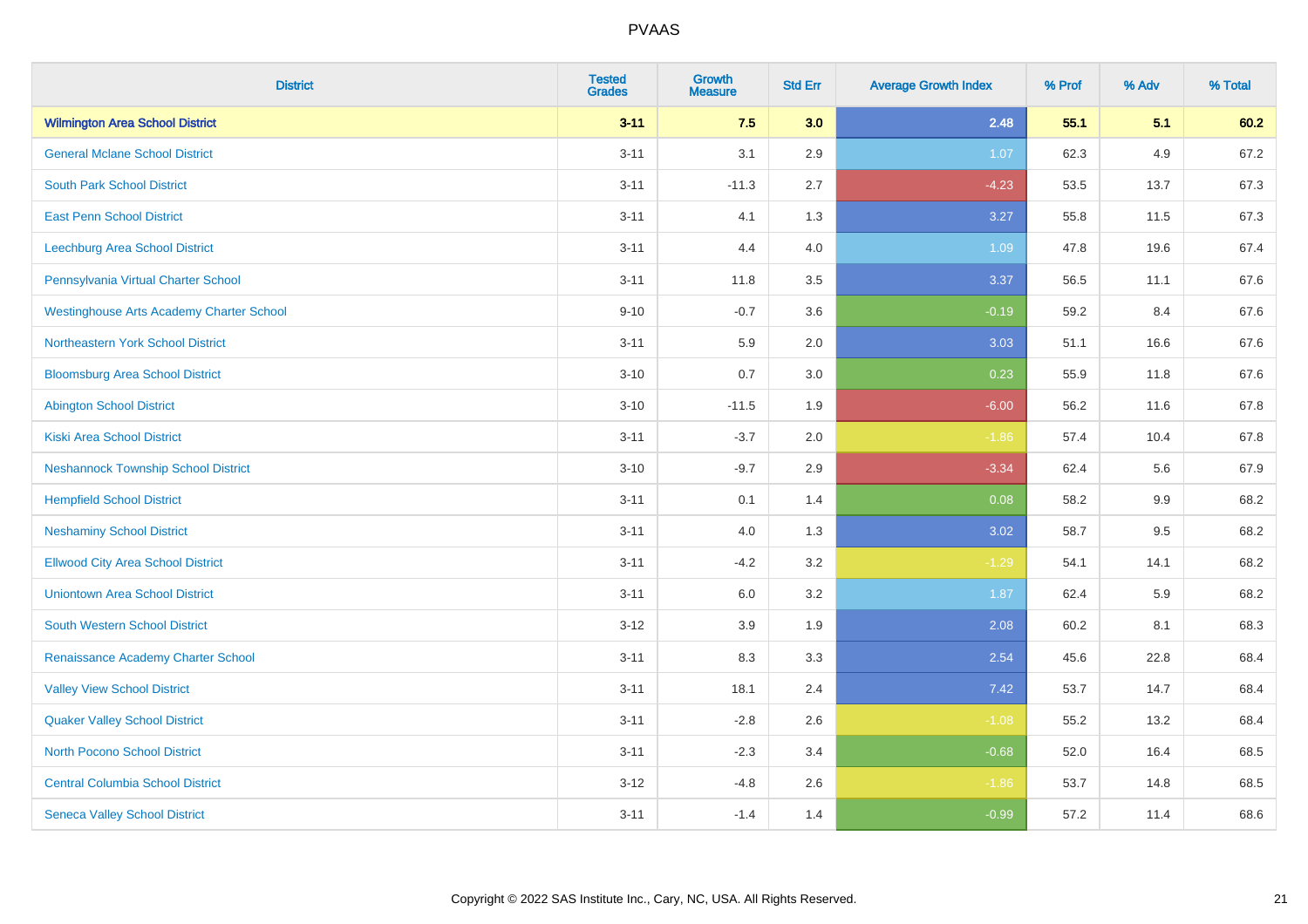| <b>District</b>                            | <b>Tested</b><br><b>Grades</b> | <b>Growth</b><br><b>Measure</b> | <b>Std Err</b> | <b>Average Growth Index</b> | % Prof | % Adv | % Total |
|--------------------------------------------|--------------------------------|---------------------------------|----------------|-----------------------------|--------|-------|---------|
| <b>Wilmington Area School District</b>     | $3 - 11$                       | 7.5                             | 3.0            | 2.48                        | 55.1   | 5.1   | 60.2    |
| <b>Manheim Township School District</b>    | $3 - 12$                       | $-0.9$                          | 1.6            | $-0.58$                     | 53.2   | 15.5  | 68.7    |
| <b>Sharpsville Area School District</b>    | $3 - 11$                       | $-1.4$                          | 3.5            | $-0.40$                     | 55.2   | 13.4  | 68.7    |
| <b>Kutztown Area School District</b>       | $3 - 12$                       | $-0.2$                          | 3.2            | $-0.05$                     | 55.4   | 13.3  | 68.7    |
| Northern York County School District       | $3 - 11$                       | 15.6                            | 2.0            | 7.98                        | 57.4   | 11.5  | 68.8    |
| <b>Eastern York School District</b>        | $3 - 11$                       | 9.6                             | 2.6            | 3.71                        | 56.3   | 12.6  | 68.9    |
| <b>School Lane Charter School</b>          | $3 - 11$                       | 12.4                            | 3.6            | 3.43                        | 59.1   | 9.8   | 68.9    |
| <b>Owen J Roberts School District</b>      | $3 - 11$                       | $-12.3$                         | 1.6            | $-7.61$                     | 57.0   | 11.9  | 69.0    |
| <b>Saucon Valley School District</b>       | $3 - 11$                       | 14.7                            | 2.5            | 5.98                        | 48.7   | 20.2  | 69.0    |
| <b>Nazareth Area School District</b>       | $3 - 11$                       | $-4.7$                          | 1.7            | $-2.82$                     | 59.2   | 9.9   | 69.0    |
| <b>Sullivan County School District</b>     | $3 - 10$                       | $-4.0$                          | 4.4            | $-0.90$                     | 66.7   | 2.6   | 69.2    |
| Penn Cambria School District               | $3 - 11$                       | $-0.0$                          | 2.7            | $-0.01$                     | 61.5   | 7.7   | 69.2    |
| East Pennsboro Area School District        | $3 - 11$                       | $-4.2$                          | 2.5            | $-1.71$                     | 60.8   | 8.5   | 69.3    |
| <b>Hollidaysburg Area School District</b>  | $3 - 11$                       | 6.0                             | 2.1            | 2.88                        | 57.1   | 12.3  | 69.4    |
| <b>Ligonier Valley School District</b>     | $3 - 11$                       | 4.2                             | 3.1            | 1.34                        | 59.1   | 10.3  | 69.5    |
| <b>Greater Latrobe School District</b>     | $3 - 11$                       | 0.6                             | 1.9            | 0.31                        | 55.5   | 14.1  | 69.5    |
| <b>Girard School District</b>              | $3 - 11$                       | $-0.6$                          | 2.7            | $-0.22$                     | 53.9   | 15.6  | 69.6    |
| <b>Fort Leboeuf School District</b>        | $3 - 11$                       | 11.7                            | 2.5            | 4.73                        | 48.5   | 21.1  | 69.6    |
| <b>South Butler County School District</b> | $3 - 10$                       | 3.9                             | 2.5            | 1.54                        | 53.1   | 16.6  | 69.7    |
| <b>Donegal School District</b>             | $3 - 12$                       | 3.1                             | 2.4            | 1.29                        | 60.6   | 9.1   | 69.7    |
| <b>Millcreek Township School District</b>  | $3 - 11$                       | 3.1                             | 1.5            | 2.06                        | 55.6   | 14.2  | 69.7    |
| <b>Northgate School District</b>           | $3 - 11$                       | 6.3                             | 3.6            | 1.73                        | 53.3   | 16.7  | 70.0    |
| <b>Spring Grove Area School District</b>   | $3 - 11$                       | 5.6                             | 2.1            | 2.68                        | 55.1   | 15.0  | 70.1    |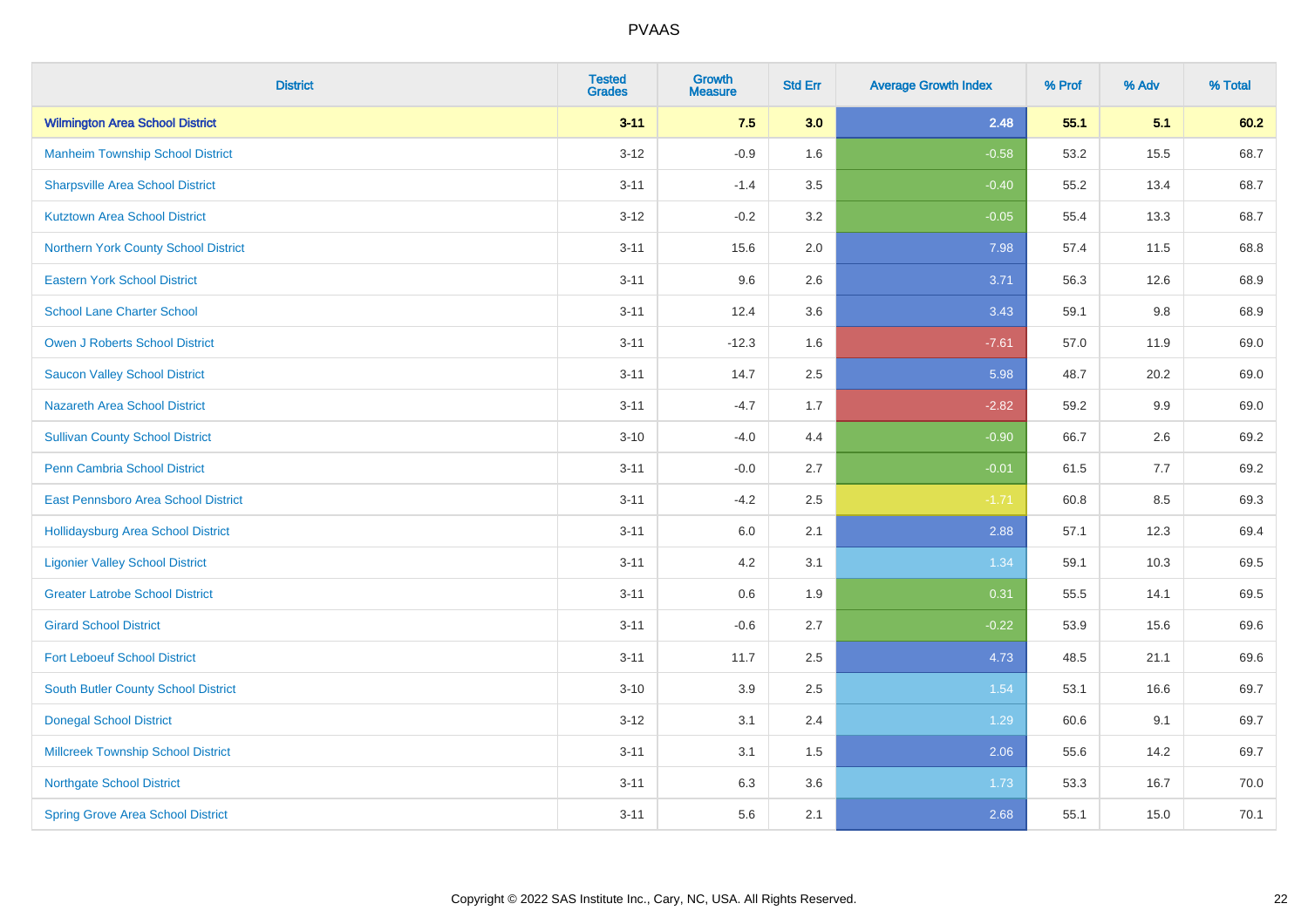| <b>District</b>                                | <b>Tested</b><br><b>Grades</b> | <b>Growth</b><br><b>Measure</b> | <b>Std Err</b> | <b>Average Growth Index</b> | % Prof | % Adv | % Total |
|------------------------------------------------|--------------------------------|---------------------------------|----------------|-----------------------------|--------|-------|---------|
| <b>Wilmington Area School District</b>         | $3 - 11$                       | 7.5                             | 3.0            | 2.48                        | 55.1   | 5.1   | 60.2    |
| <b>Marple Newtown School District</b>          | $3 - 11$                       | 2.0                             | 2.4            | 0.81                        | 57.6   | 12.8  | 70.4    |
| <b>Phoenixville Area School District</b>       | $3 - 11$                       | $-1.7$                          | 2.1            | $-0.83$                     | 59.9   | 10.6  | 70.5    |
| <b>Brookville Area School District</b>         | $3 - 11$                       | 6.9                             | 3.0            | 2.30                        | 55.2   | 15.6  | 70.8    |
| <b>Upper Perkiomen School District</b>         | $3 - 11$                       | 22.1                            | 2.1            | 10.74                       | 57.7   | 13.2  | 70.9    |
| Mechanicsburg Area School District             | $3 - 11$                       | 5.9                             | 1.8            | 3.29                        | 57.2   | 13.7  | 70.9    |
| <b>Camp Hill School District</b>               | $3 - 12$                       | 2.3                             | 3.0            | 0.78                        | 53.6   | 17.5  | 71.1    |
| <b>Halifax Area School District</b>            | $3 - 11$                       | 4.7                             | 3.9            | 1.22                        | 61.5   | 9.6   | 71.2    |
| <b>Delaware Valley School District</b>         | $3 - 11$                       | 12.6                            | 1.8            | 6.93                        | 55.2   | 16.2  | 71.4    |
| <b>Conemaugh Township Area School District</b> | $3 - 12$                       | $-3.7$                          | 3.4            | $-1.09$                     | 53.8   | 17.6  | 71.4    |
| <b>Midd-West School District</b>               | $3 - 11$                       | 10.3                            | 2.7            | 3.80                        | 58.0   | 13.4  | 71.4    |
| Northern Bedford County School District        | $3 - 11$                       | 16.5                            | 3.6            | 4.58                        | 51.7   | 20.0  | 71.7    |
| Palmyra Area School District                   | $3 - 11$                       | 5.6                             | 1.9            | 2.96                        | 56.4   | 15.6  | 72.0    |
| <b>Greencastle-Antrim School District</b>      | $3 - 11$                       | $-3.0$                          | 2.2            | $-1.36$                     | 62.4   | 9.9   | 72.3    |
| <b>Burrell School District</b>                 | $3 - 11$                       | 4.5                             | 3.1            | 1.48                        | 58.5   | 13.8  | 72.3    |
| <b>Laurel School District</b>                  | $3 - 11$                       | 1.8                             | 3.1            | 0.59                        | 70.1   | 2.3   | 72.4    |
| <b>Derry Area School District</b>              | $3 - 11$                       | 13.2                            | 2.8            | 4.69                        | 60.0   | 12.5  | 72.5    |
| <b>North Penn School District</b>              | $3 - 11$                       | 9.1                             | 1.1            | 8.36                        | 55.8   | 17.0  | 72.8    |
| <b>Southern York County School District</b>    | $3 - 11$                       | 14.2                            | 2.1            | 6.91                        | 55.1   | 18.1  | 73.1    |
| <b>North Hills School District</b>             | $3 - 11$                       | $-1.8$                          | 1.8            | $-0.96$                     | 59.1   | 14.1  | 73.2    |
| <b>Wyomissing Area School District</b>         | $3 - 12$                       | 0.8                             | 2.6            | 0.33                        | 55.7   | 17.6  | 73.3    |
| <b>Hempfield Area School District</b>          | $3 - 12$                       | 4.6                             | 1.6            | 2.86                        | 53.5   | 20.1  | 73.6    |
| <b>Riverview School District</b>               | $3 - 11$                       | $-4.6$                          | 3.8            | $-1.20$                     | 57.9   | 15.8  | 73.7    |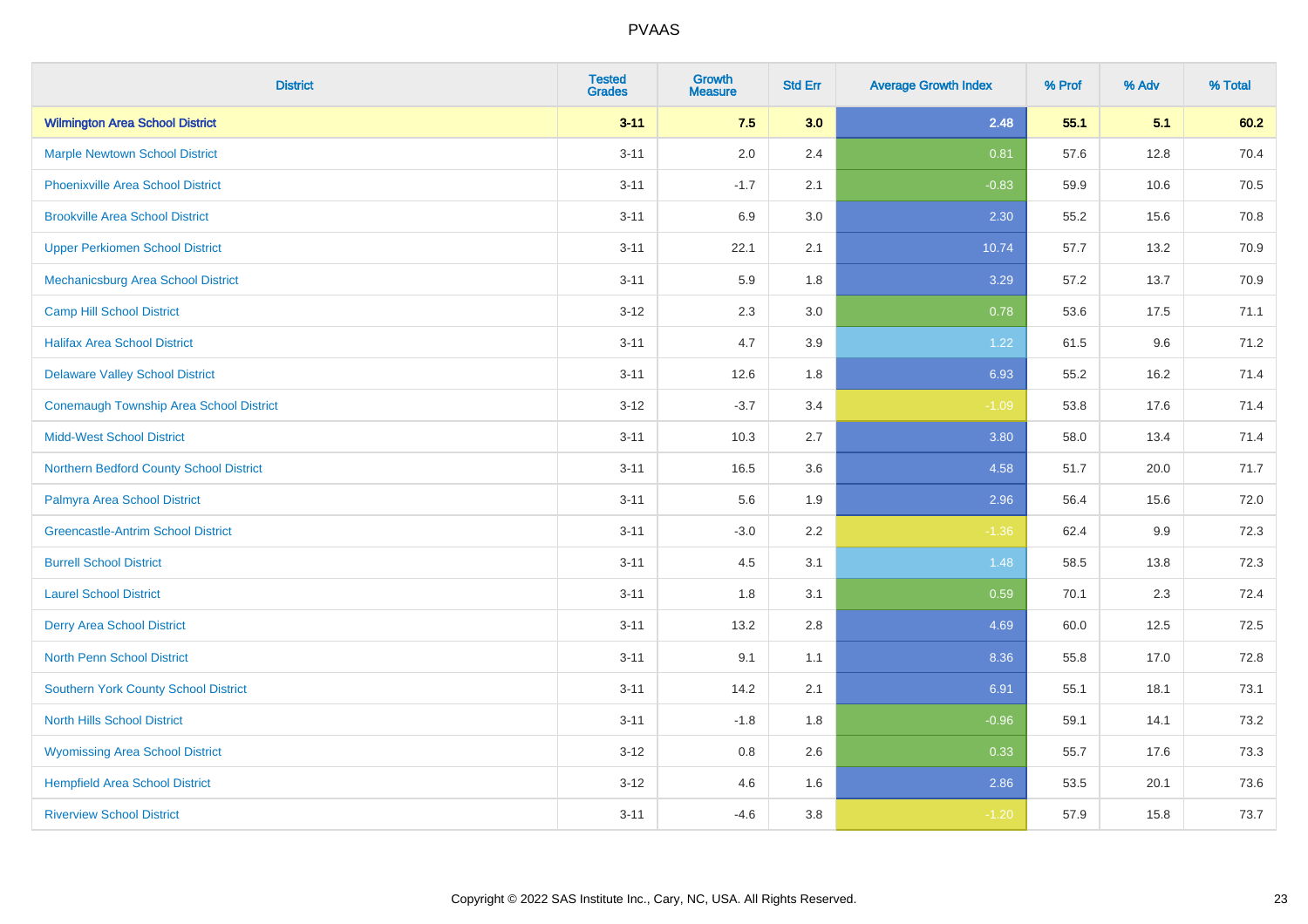| <b>District</b>                                    | <b>Tested</b><br><b>Grades</b> | <b>Growth</b><br><b>Measure</b> | <b>Std Err</b> | <b>Average Growth Index</b> | % Prof | % Adv | % Total |
|----------------------------------------------------|--------------------------------|---------------------------------|----------------|-----------------------------|--------|-------|---------|
| <b>Wilmington Area School District</b>             | $3 - 11$                       | 7.5                             | 3.0            | 2.48                        | 55.1   | 5.1   | 60.2    |
| <b>Conestoga Valley School District</b>            | $3 - 11$                       | 8.7                             | 1.8            | 4.69                        | 60.3   | 13.5  | 73.8    |
| <b>Dallastown Area School District</b>             | $3 - 11$                       | 13.5                            | 1.5            | 8.84                        | 56.0   | 17.9  | 73.8    |
| <b>Beaver Area School District</b>                 | $3 - 10$                       | 4.7                             | 2.4            | 1.94                        | 57.4   | 16.8  | 74.2    |
| <b>Lincoln Park Performing Arts Charter School</b> | $7 - 11$                       | 3.6                             | 2.5            | 1.42                        | 59.6   | 14.7  | 74.3    |
| <b>Crestwood School District</b>                   | $3 - 11$                       | $-0.4$                          | 2.4            | $-0.17$                     | 57.4   | 17.0  | 74.4    |
| <b>Abington Heights School District</b>            | $3 - 11$                       | 13.5                            | 2.2            | 6.27                        | 58.3   | 16.2  | 74.5    |
| <b>Canon-Mcmillan School District</b>              | $3 - 11$                       | $-0.8$                          | 1.6            | $-0.50$                     | 58.7   | 15.9  | 74.6    |
| <b>Fairview School District</b>                    | $3 - 11$                       | 3.4                             | 2.6            | 1.32                        | 57.2   | 17.6  | 74.8    |
| <b>Avon Grove School District</b>                  | $3 - 10$                       | 10.0                            | 1.6            | 6.26                        | 56.3   | 18.6  | 74.9    |
| <b>Greenwood School District</b>                   | $3 - 11$                       | 15.9                            | 3.9            | 4.11                        | 50.0   | 25.0  | 75.0    |
| <b>Freeport Area School District</b>               | $3 - 10$                       | 9.7                             | 2.5            | 3.91                        | 57.5   | 17.8  | 75.3    |
| <b>Avon Grove Charter School</b>                   | $3 - 11$                       | 9.0                             | 2.9            | 3.13                        | 58.8   | 16.7  | 75.5    |
| <b>Lewisburg Area School District</b>              | $3 - 11$                       | $-2.7$                          | 2.6            | $-1.03$                     | 57.0   | 18.5  | 75.6    |
| <b>Danville Area School District</b>               | $3 - 11$                       | 0.4                             | 2.6            | 0.15                        | 57.4   | 18.4  | 75.7    |
| <b>Mars Area School District</b>                   | $3 - 10$                       | 5.7                             | 2.1            | 2.75                        | 57.9   | 18.2  | 76.1    |
| West Jefferson Hills School District               | $3 - 11$                       | 1.8                             | 2.1            | 0.88                        | 55.7   | 20.8  | 76.4    |
| <b>Montour School District</b>                     | $3 - 11$                       | $-1.8$                          | 2.1            | $-0.88$                     | 61.4   | 15.1  | 76.5    |
| <b>Souderton Area School District</b>              | $3 - 11$                       | 12.4                            | 1.5            | 8.28                        | 61.7   | 15.2  | 76.9    |
| <b>North East School District</b>                  | $3 - 11$                       | $-9.3$                          | 3.1            | $-3.02$                     | 62.6   | 14.4  | 77.0    |
| <b>Tyrone Area School District</b>                 | $3-12$                         | 19.7                            | 2.5            | 7.87                        | 60.4   | 16.7  | 77.1    |
| <b>Moon Area School District</b>                   | $3 - 11$                       | 8.2                             | 1.9            | 4.25                        | 58.7   | 18.5  | 77.2    |
| <b>Spring-Ford Area School District</b>            | $3 - 11$                       | 6.0                             | 1.3            | 4.46                        | 60.8   | 16.5  | 77.4    |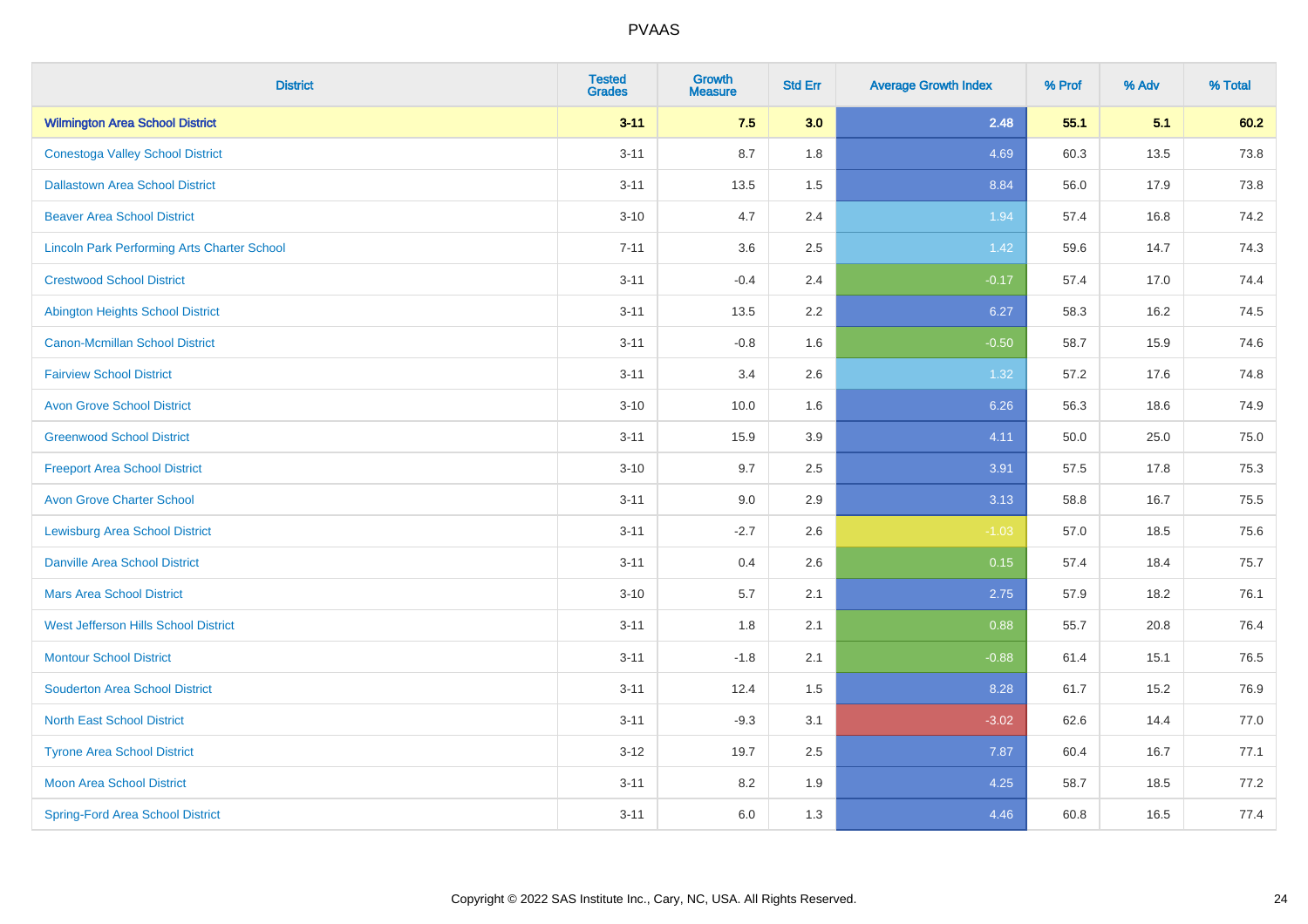| <b>District</b>                                 | <b>Tested</b><br><b>Grades</b> | <b>Growth</b><br><b>Measure</b> | <b>Std Err</b> | <b>Average Growth Index</b> | % Prof | % Adv | % Total |
|-------------------------------------------------|--------------------------------|---------------------------------|----------------|-----------------------------|--------|-------|---------|
| <b>Wilmington Area School District</b>          | $3 - 11$                       | 7.5                             | 3.0            | 2.48                        | 55.1   | 5.1   | 60.2    |
| <b>Jamestown Area School District</b>           | $3 - 11$                       | 13.5                            | 4.2            | 3.19                        | 64.4   | 13.3  | 77.8    |
| <b>Deer Lakes School District</b>               | $3 - 11$                       | 17.0                            | 2.7            | 6.32                        | 61.5   | 16.4  | 77.9    |
| Southern Lehigh School District                 | $3 - 11$                       | $-0.4$                          | 2.3            | $-0.17$                     | 66.1   | 11.9  | 78.0    |
| Capital Area School for the Arts Charter School | $9 - 11$                       | 5.8                             | 4.1            | 1.39                        | 59.3   | 18.6  | 78.0    |
| <b>Mountain View School District</b>            | $3 - 11$                       | 20.9                            | 3.5            | 5.91                        | 57.8   | 20.3  | 78.1    |
| Lehigh Career & Technical Institute             | $10 - 12$                      | 5.6                             | 5.6            | 0.99                        | 78.3   | 0.0   | 78.3    |
| <b>Haverford Township School District</b>       | $3 - 11$                       | 8.0                             | 1.5            | 5.27                        | 53.0   | 25.5  | 78.6    |
| <b>Upper Merion Area School District</b>        | $3 - 11$                       | 15.3                            | 2.0            | 7.62                        | 59.3   | 19.3  | 78.6    |
| <b>West Allegheny School District</b>           | $3 - 12$                       | 4.0                             | 2.1            | 1.96                        | 63.1   | 15.7  | 78.8    |
| <b>Methacton School District</b>                | $3 - 11$                       | 2.5                             | 1.7            | 1.43                        | 62.5   | 16.4  | 79.0    |
| <b>Council Rock School District</b>             | $3 - 11$                       | 8.9                             | 1.2            | 7.65                        | 62.8   | 16.6  | 79.4    |
| <b>Central Bucks School District</b>            | $3 - 11$                       | 1.6                             | 0.9            | 1.66                        | 63.0   | 16.8  | 79.8    |
| <b>Lower Moreland Township School District</b>  | $3 - 11$                       | 2.0                             | 2.2            | 0.95                        | 62.8   | 17.0  | 79.8    |
| <b>Colonial School District</b>                 | $3 - 11$                       | 14.0                            | 1.7            | 8.21                        | 60.2   | 19.6  | 79.8    |
| <b>Parkland School District</b>                 | $3 - 11$                       | 5.3                             | 1.2            | 4.30                        | 58.0   | 22.3  | 80.4    |
| Lehigh Valley Charter High School For The Arts  | $9 - 10$                       | 7.3                             | 2.6            | 2.82                        | 62.3   | 18.2  | 80.5    |
| <b>Derry Township School District</b>           | $3 - 10$                       | 12.8                            | 2.0            | 6.39                        | 54.8   | 25.8  | 80.6    |
| <b>Wissahickon School District</b>              | $3 - 10$                       | 12.5                            | 1.8            | 6.85                        | 58.3   | 22.4  | 80.7    |
| <b>York Suburban School District</b>            | $3 - 11$                       | 10.1                            | 2.1            | 4.91                        | 53.5   | 27.8  | 81.3    |
| <b>Unionville-Chadds Ford School District</b>   | $3 - 11$                       | 17.1                            | 3.1            | 5.51                        | 68.1   | 13.2  | 81.3    |
| <b>Pennsbury School District</b>                | $3 - 11$                       | 11.7                            | 1.5            | 7.90                        | 60.1   | 21.3  | 81.3    |
| <b>Richland School District</b>                 | $3 - 11$                       | 6.7                             | 2.9            | 2.33                        | 62.2   | 19.2  | 81.4    |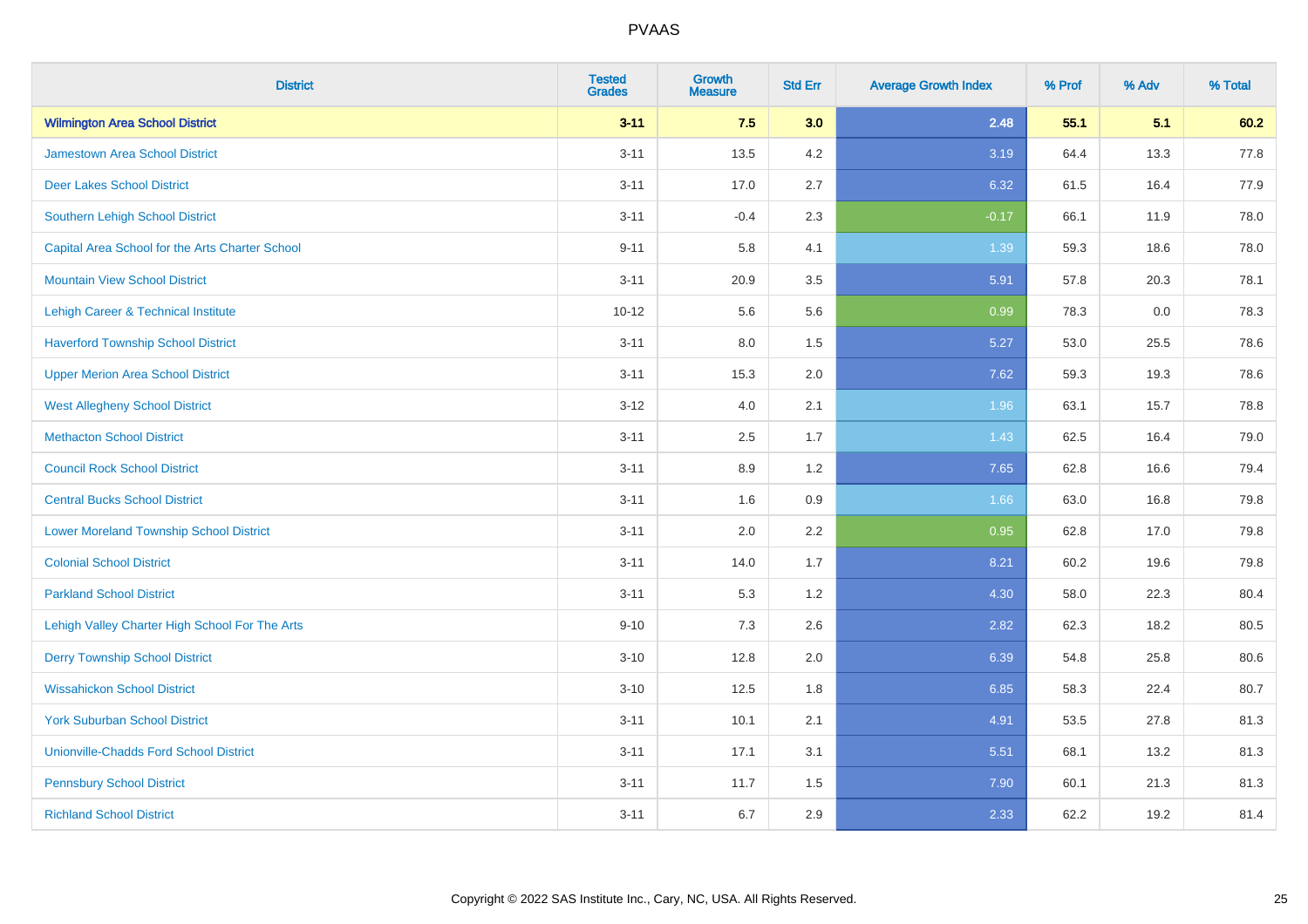| <b>District</b>                               | <b>Tested</b><br><b>Grades</b> | <b>Growth</b><br><b>Measure</b> | <b>Std Err</b> | <b>Average Growth Index</b> | % Prof | % Adv | % Total |
|-----------------------------------------------|--------------------------------|---------------------------------|----------------|-----------------------------|--------|-------|---------|
| <b>Wilmington Area School District</b>        | $3 - 11$                       | 7.5                             | 3.0            | 2.48                        | 55.1   | 5.1   | 60.2    |
| <b>Franklin Regional School District</b>      | $3 - 11$                       | 2.0                             | 1.9            | 1.02                        | 66.7   | 15.5  | 82.1    |
| <b>Hampton Township School District</b>       | $3 - 11$                       | 5.1                             | 2.2            | 2.35                        | 54.0   | 28.2  | 82.2    |
| <b>Shanksville-Stonycreek School District</b> | $3 - 10$                       | 7.0                             | 5.9            | 1.20                        | 64.7   | 17.6  | 82.4    |
| <b>Springfield School District</b>            | $3 - 11$                       | 13.8                            | 1.7            | 7.99                        | 60.9   | 21.5  | 82.4    |
| North Clarion County School District          | $3 - 12$                       | 3.7                             | 4.3            | 0.85                        | 67.5   | 15.0  | 82.5    |
| Downingtown Area School District              | $3 - 11$                       | 12.1                            | 1.1            | 10.67                       | 60.0   | 23.5  | 83.6    |
| <b>Bethel Park School District</b>            | $3 - 11$                       | 5.6                             | 1.8            | 3.18                        | 65.3   | 18.6  | 83.9    |
| <b>State College Area School District</b>     | $3 - 11$                       | 20.5                            | 1.4            | 14.33                       | 58.0   | 25.9  | 84.0    |
| <b>Jenkintown School District</b>             | $3 - 11$                       | 12.5                            | 4.4            | 2.84                        | 54.6   | 29.6  | 84.1    |
| <b>Cumberland Valley School District</b>      | $3 - 12$                       | 18.5                            | 1.3            | 14.64                       | 60.7   | 23.4  | 84.1    |
| <b>Penn-Trafford School District</b>          | $3 - 11$                       | 13.4                            | 1.7            | 7.87                        | 62.3   | 21.9  | 84.2    |
| <b>Pine-Richland School District</b>          | $3 - 11$                       | 11.5                            | 1.8            | 6.31                        | 60.6   | 24.4  | 85.0    |
| <b>Great Valley School District</b>           | $3 - 11$                       | 15.0                            | 1.9            | 7.98                        | 50.0   | 35.0  | 85.0    |
| Fox Chapel Area School District               | $3 - 11$                       | 9.8                             | 1.8            | 5.36                        | 56.6   | 28.6  | 85.2    |
| <b>Norwin School District</b>                 | $3 - 11$                       | 18.0                            | 1.7            | 10.37                       | 58.5   | 27.0  | 85.4    |
| <b>Lower Merion School District</b>           | $3 - 11$                       | 19.0                            | 1.3            | 14.93                       | 55.6   | 29.9  | 85.5    |
| <b>Upper Dublin School District</b>           | $3-12$                         | 15.4                            | 1.8            | 8.53                        | 60.8   | 24.8  | 85.6    |
| Mt Lebanon School District                    | $3 - 11$                       | $-1.0$                          | 1.5            | $-0.70$                     | 61.9   | 24.0  | 85.9    |
| <b>Peters Township School District</b>        | $3 - 11$                       | 5.0                             | 1.8            | 2.76                        | 59.8   | 26.1  | 85.9    |
| <b>Garnet Valley School District</b>          | $3 - 10$                       | 10.9                            | 1.7            | 6.53                        | 67.1   | 19.0  | 86.1    |
| <b>West Chester Area School District</b>      | $3 - 11$                       | 12.6                            | 1.2            | 10.38                       | 66.8   | 20.2  | 87.0    |
| <b>Wallingford-Swarthmore School District</b> | $3 - 10$                       | 0.9                             | 2.4            | 0.38                        | 64.4   | 22.7  | 87.1    |